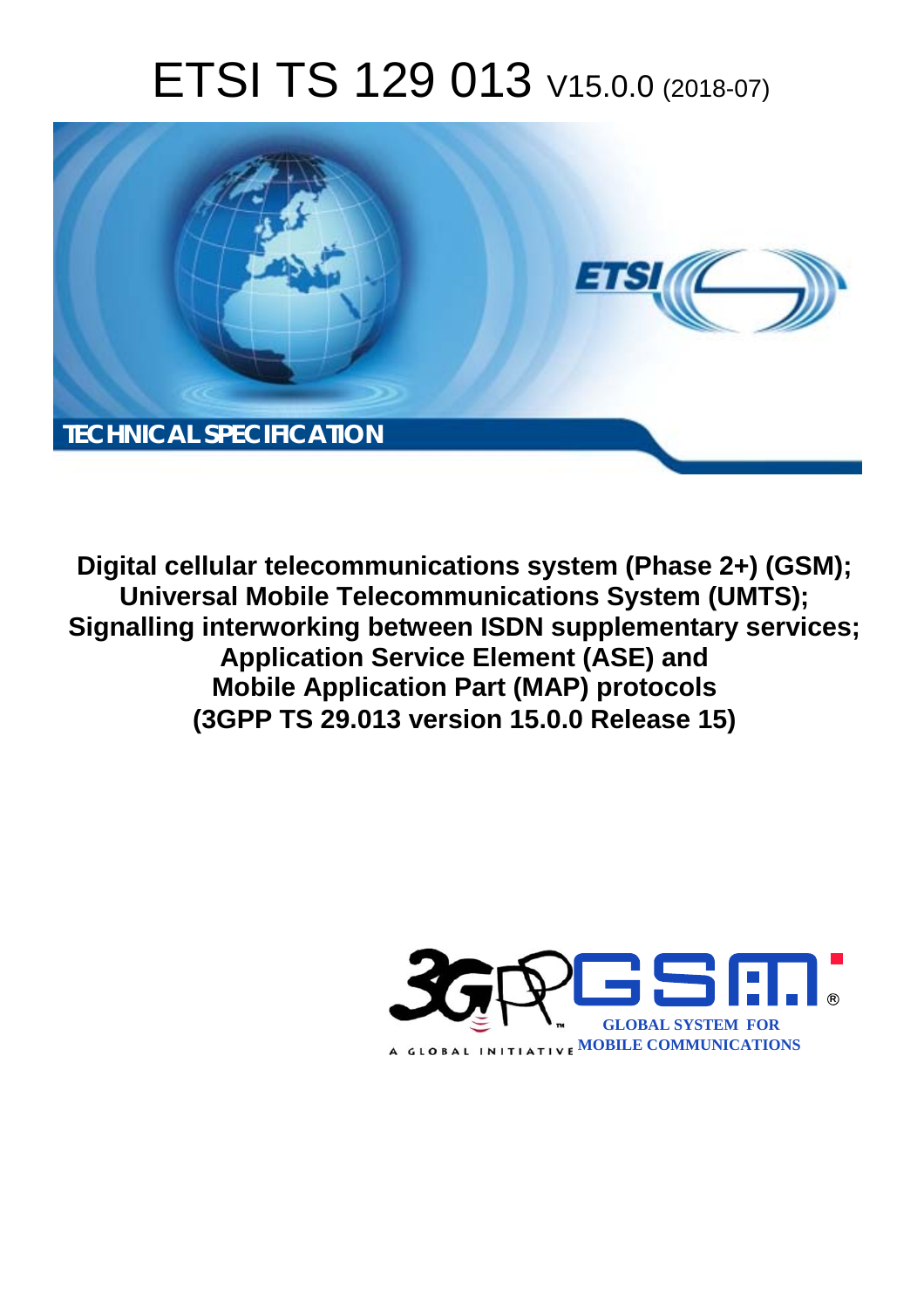Reference RTS/TSGC-0429013vf00

> Keywords GSM,UMTS

#### *ETSI*

#### 650 Route des Lucioles F-06921 Sophia Antipolis Cedex - FRANCE

Tel.: +33 4 92 94 42 00 Fax: +33 4 93 65 47 16

Siret N° 348 623 562 00017 - NAF 742 C Association à but non lucratif enregistrée à la Sous-Préfecture de Grasse (06) N° 7803/88

#### *Important notice*

The present document can be downloaded from: <http://www.etsi.org/standards-search>

The present document may be made available in electronic versions and/or in print. The content of any electronic and/or print versions of the present document shall not be modified without the prior written authorization of ETSI. In case of any existing or perceived difference in contents between such versions and/or in print, the only prevailing document is the print of the Portable Document Format (PDF) version kept on a specific network drive within ETSI Secretariat.

Users of the present document should be aware that the document may be subject to revision or change of status. Information on the current status of this and other ETSI documents is available at <https://portal.etsi.org/TB/ETSIDeliverableStatus.aspx>

If you find errors in the present document, please send your comment to one of the following services: <https://portal.etsi.org/People/CommiteeSupportStaff.aspx>

#### *Copyright Notification*

No part may be reproduced or utilized in any form or by any means, electronic or mechanical, including photocopying and microfilm except as authorized by written permission of ETSI. The content of the PDF version shall not be modified without the written authorization of ETSI. The copyright and the foregoing restriction extend to reproduction in all media.

> © ETSI 2018. All rights reserved.

**DECT**TM, **PLUGTESTS**TM, **UMTS**TM and the ETSI logo are trademarks of ETSI registered for the benefit of its Members. **3GPP**TM and **LTE**TM are trademarks of ETSI registered for the benefit of its Members and of the 3GPP Organizational Partners. **oneM2M** logo is protected for the benefit of its Members.

**GSM**® and the GSM logo are trademarks registered and owned by the GSM Association.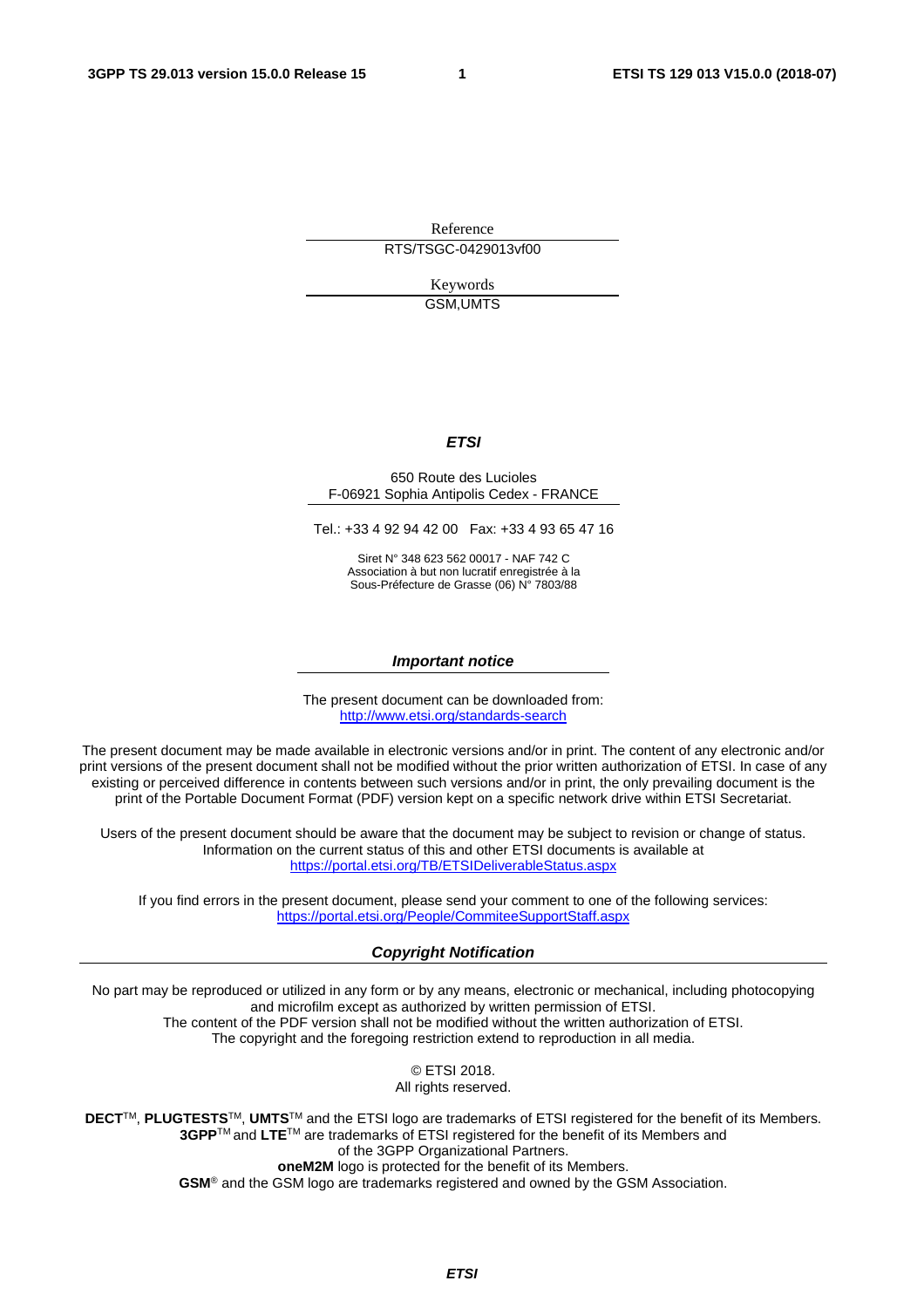# Intellectual Property Rights

#### Essential patents

IPRs essential or potentially essential to normative deliverables may have been declared to ETSI. The information pertaining to these essential IPRs, if any, is publicly available for **ETSI members and non-members**, and can be found in ETSI SR 000 314: *"Intellectual Property Rights (IPRs); Essential, or potentially Essential, IPRs notified to ETSI in respect of ETSI standards"*, which is available from the ETSI Secretariat. Latest updates are available on the ETSI Web server ([https://ipr.etsi.org/\)](https://ipr.etsi.org/).

Pursuant to the ETSI IPR Policy, no investigation, including IPR searches, has been carried out by ETSI. No guarantee can be given as to the existence of other IPRs not referenced in ETSI SR 000 314 (or the updates on the ETSI Web server) which are, or may be, or may become, essential to the present document.

#### **Trademarks**

The present document may include trademarks and/or tradenames which are asserted and/or registered by their owners. ETSI claims no ownership of these except for any which are indicated as being the property of ETSI, and conveys no right to use or reproduce any trademark and/or tradename. Mention of those trademarks in the present document does not constitute an endorsement by ETSI of products, services or organizations associated with those trademarks.

# Foreword

This Technical Specification (TS) has been produced by ETSI 3rd Generation Partnership Project (3GPP).

The present document may refer to technical specifications or reports using their 3GPP identities, UMTS identities or GSM identities. These should be interpreted as being references to the corresponding ETSI deliverables.

The cross reference between GSM, UMTS, 3GPP and ETSI identities can be found under [http://webapp.etsi.org/key/queryform.asp.](http://webapp.etsi.org/key/queryform.asp)

# Modal verbs terminology

In the present document "**shall**", "**shall not**", "**should**", "**should not**", "**may**", "**need not**", "**will**", "**will not**", "**can**" and "**cannot**" are to be interpreted as described in clause 3.2 of the [ETSI Drafting Rules](https://portal.etsi.org/Services/editHelp!/Howtostart/ETSIDraftingRules.aspx) (Verbal forms for the expression of provisions).

"**must**" and "**must not**" are **NOT** allowed in ETSI deliverables except when used in direct citation.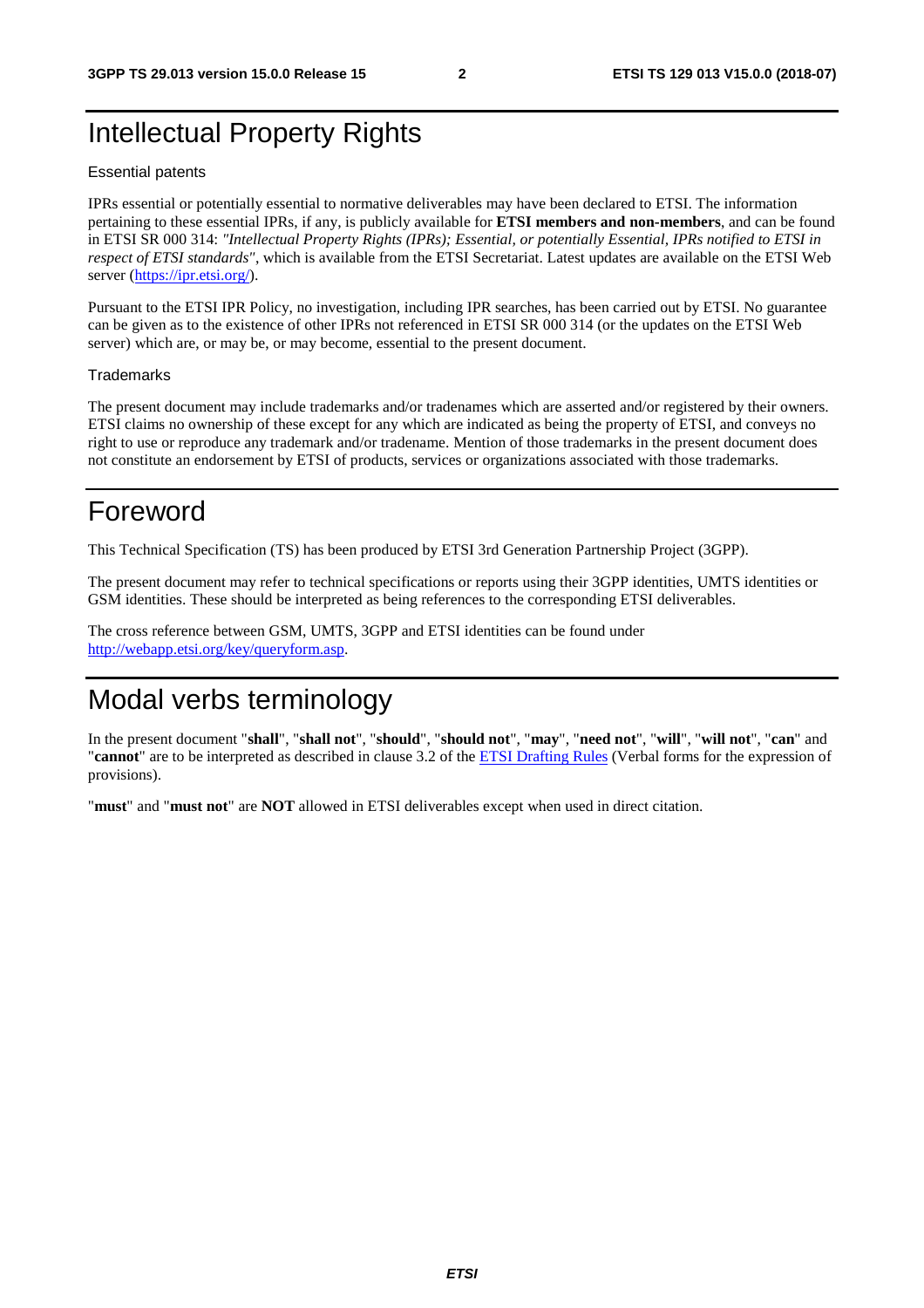$\mathbf{3}$ 

# Contents

| 1                                          |                               |  |
|--------------------------------------------|-------------------------------|--|
| 2                                          |                               |  |
| 3<br>3.1<br>3.2                            |                               |  |
| $\overline{4}$<br>4.1<br>4.2<br>4.3<br>4.4 |                               |  |
| 4.4.1<br>4.4.2                             |                               |  |
| 5<br>5.1<br>5.1.1<br>5.2<br>5.3            |                               |  |
| 6                                          |                               |  |
| 6.1<br>6.1.1<br>6.2                        |                               |  |
| 6.2.1<br>6.2.2<br>6.2.3                    |                               |  |
| 6.2.4<br>6.3<br>6.3.1                      |                               |  |
| 6.3.2<br>6.3.3<br>6.3.4                    |                               |  |
| 7<br>7.1<br>7.2                            |                               |  |
| 7.2.1<br>7.2.2<br>7.3                      |                               |  |
| 7.3.1<br>7.4<br>7.4.1                      |                               |  |
| 7.4.2                                      |                               |  |
|                                            | <b>Annex A (informative):</b> |  |
|                                            |                               |  |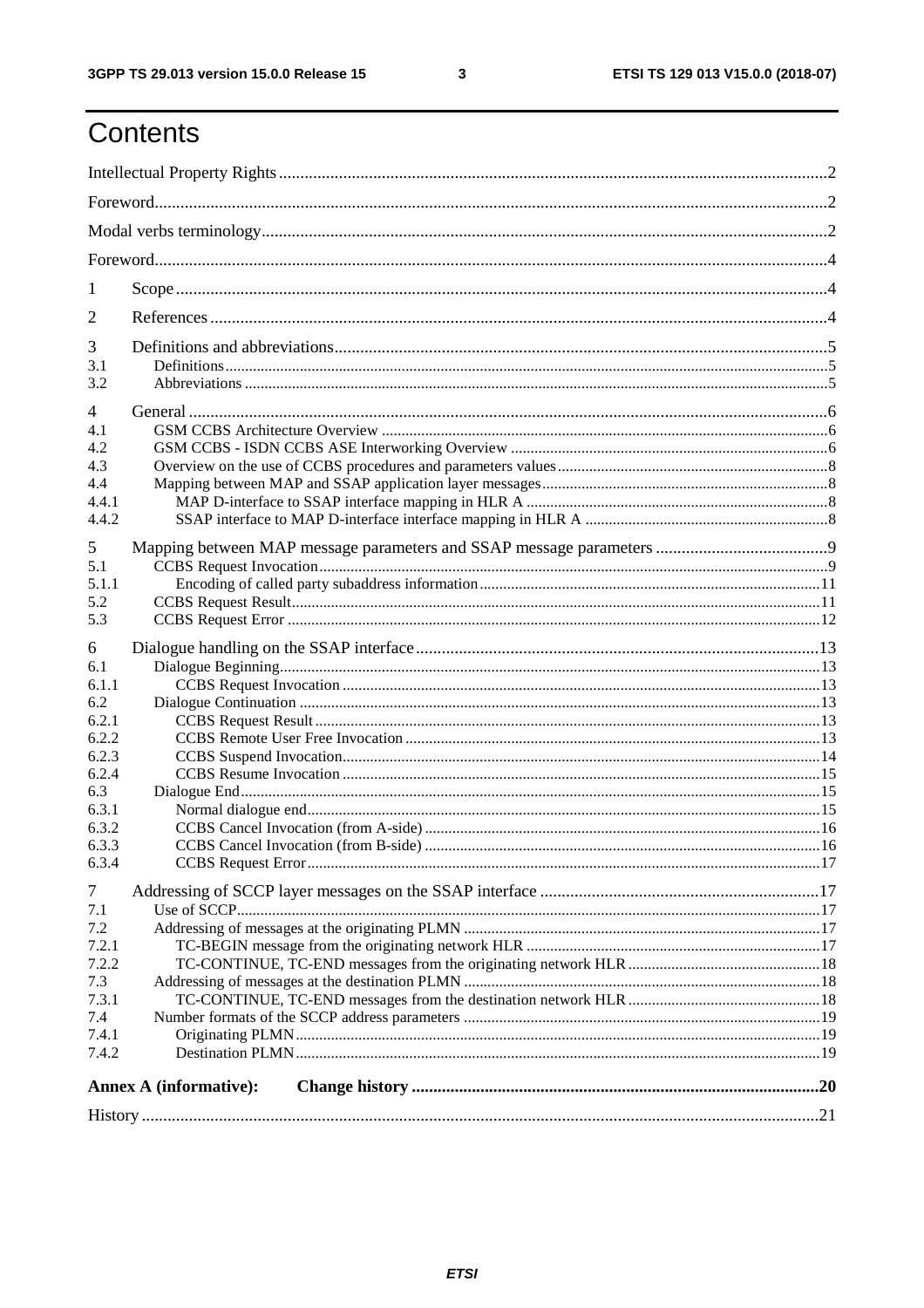# Foreword

This Technical Specification has been produced by the 3GPP.

This TS provides a detailed specification for interworking between the ISDN Supplementary Services ASE protocol and the Mobile Application Part (MAP) D interface protocol for handling of supplementary services within the 3GPP system.

The contents of the present document are subject to continuing work within the TSG and may change following formal TSG approval. Should the TSG modify the contents of this TS, it will be re-released by the TSG with an identifying change of release date and an increase in version number as follows:

Version 3.y.z

where:

- x the first digit:
	- 1 presented to TSG for information;
	- 2 presented to TSG for approval;
	- 3 Indicates TSG approved document under change control.
- y the second digit is incremented for all changes of substance, i.e. technical enhancements, corrections, updates, etc.
- z the third digit is incremented when editorial only changes have been incorporated in the specification;

# 1 Scope

The scope of the present document is to provide a specification for interworking between the ISDN Application Service Element (ASE) protocol for supplementary services and the Mobile Application Part (MAP) protocol on MAP Dinterface protocol for handling of supplementary services within the digital cellular telecommunications system (Phase 2+). This version of the specification includes the interworking for the Call Completion to Busy Subscriber (CCBS) service between the ISDN CCBS-ASE and MAP.

The MAP protocol for CCBS service is specified in GSM 09.02. The ISDN CCBS-ASE protocol is specified in ETS 300 356-18. The ISDN CCBS-ASE protocol is also commonly referred to as the SSAP protocol in GSM 03.93. This specification clarifies the interworking within the HLR between these protocols for the Call Completion to Busy Subscriber (CCBS) service.

Clause 4 describes the mapping between MAP application layer messages and SSAP application layer messages.

Clause 5 describes the mapping between MAP message parameters and SSAP message parameters.

Clause 6 describes the dialogue handling on the SSAP interface.

Clause 7 describes the SCCP layer addressing for messages on the SSAP interface.

### 2 References

The following documents contain provisions which, through reference in this text, constitute provisions of the present document.

- References are either specific (identified by date of publication, edition number, version number, etc.) or non-specific.
- For a specific reference, subsequent revisions do not apply.
- For a non-specific reference, the latest version applies.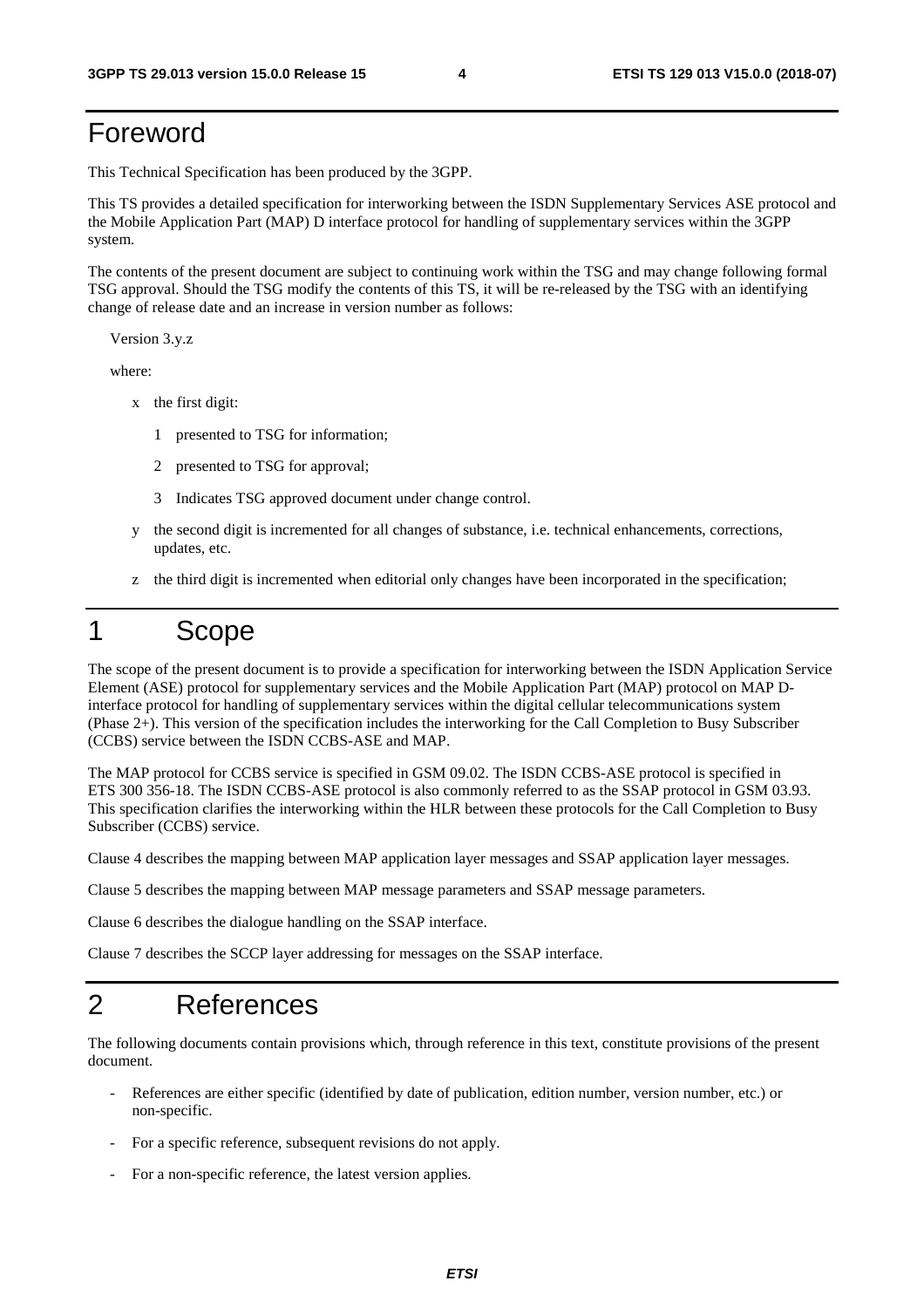- [1] GSM 01.04: "Digital cellular telecommunications system (Phase 2+); Abbreviations and acronyms".
- [2] GSM 02.93: "Digital cellular telecommunications system (Phase 2+); Completion of calls to busy subscriber (CCBS) supplementary services - Stage 1".
- [3] GSM 03.93: "Digital cellular telecommunications system (Phase 2+); Technical Realisation of Completion of Calls to Busy Subscriber (CCBS); Stage 2".
- [4] GSM 04.80: "Digital cellular telecommunications system (Phase 2+); Mobile radio interface layer 3 supplementary services specification Formats and coding".
- [5] GSM 04.93: "Digital cellular telecommunications system (Phase 2+); Technical Realisation of Completion of Calls to Busy Subscriber (CCBS); Stage 3".
- [6] GSM 09.02 "Digital cellular telecommunications system (Phase 2+); Mobile Application Part (MAP) specification".
- [7] GSM 09.07 : "Digital cellular telecommunications system (Phase 2+); General requirements on interworking between the Public Land Mobile Network (PLMN) and the Integrated Services Digital Network (ISDN) or Public Switched Telephone Network (PSTN)".
- [8] ETS 300 102-1 (1990): "Integrated Services Digital Network (ISDN); User-network interface layer 3 specifications for basic call control".
- [9] ETS 300 356-18: "ISDN User Part (ISUP) version 2 for the international interface: Part 18: Completion of Calls to Busy Subscriber (CCBS) supplementary service".
- [10] ETS 300 358: "Integrated Services Digital Network (ISDN); Completion of Calls to Busy Subscriber (CCBS) supplementary service; Functional capabilities and information flows".

# 3 Definitions and abbreviations

### 3.1 Definitions

For the purposes of this specification, the following definitions apply:

**SSAP**: Supplementary Service Application Part. SSAP is the protocol used for CCBS procedures on the interface between the originating and destination network. Communication across this interface is performed using SCCP Connectionless Signalling (Refer to ETS 300 358). The terms CCBS-ASE defined in ETS 300 356-18 for the ISDN CCBS service and SSAP defined in GSM 03.93 are the same and are used interchangeably in this specification. The SSAP interface is between the originating network entities (HLR A, OLE) and the destination network entities (HLR B, DLE).

### 3.2 Abbreviations

Abbreviations used in this specification are listed in GSM 01.04.

For the purposes of this specification, the following abbreviations apply:

ASE Application Service Element CCBS Call Completion to Busy Subscriber DLE Destination Local Exchange<br>
ISDN Integrated Services Digital N Integrated Services Digital Network MAP Mobile Application Part OLE Originating Local Exchange<br>SCCP Signalling Connection Contr Signalling Connection Control Part SSAP Supplementary Service Application Part TC Transaction Capabilities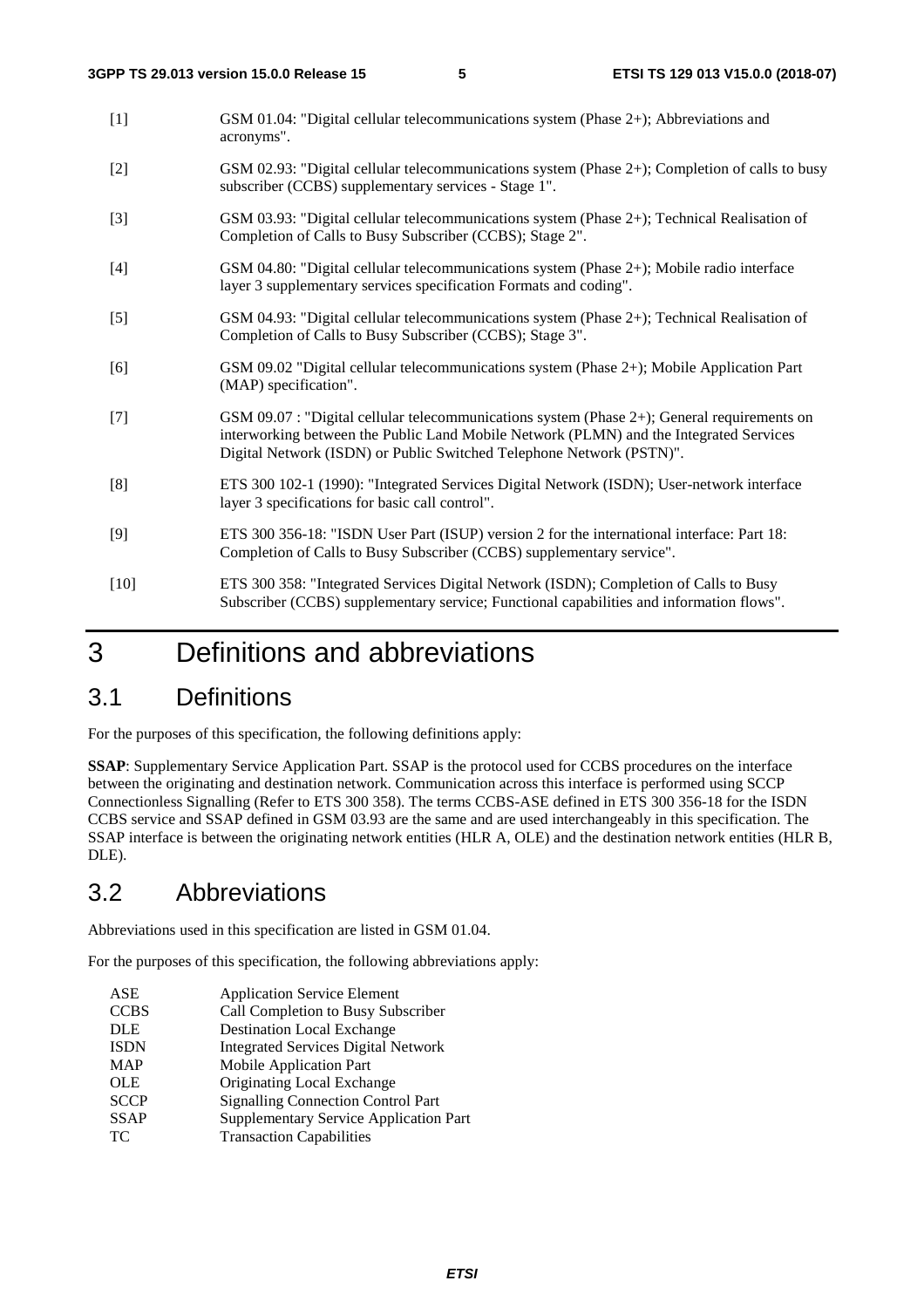# 4 General

### 4.1 GSM CCBS Architecture Overview

The stage 1 of the CCBS service is defined in GSM 02.93.

The network architecture to support the CCBS service in GSM networks is defined in GSM 03.93. For convenience, the architecture is shown again in this specification. Figure 4.1.1 is an architectural overview of the CCBS service when interworking between the originating and the destination networks involved. The originating network may be a mobile network or a fixed network and the destination network may also be a mobile network or a fixed network.

The call related signalling (see ETS 300 356-18) for CCBS is performed on ISUP links on the following interfaces:

VMSC A - GMSC B;

VMSC A - DLE;

OLE - GMSC B;

whereas the specific CCBS procedures (see ETS 300 356-18) are performed via the SSAP protocol, which is signalled on the following interfaces:

HLR A - HLR B;

HLR A - DLE;

OLE - HLR B.

This specification only describes the MAP - SSAP protocol interworking.



#### **Figure 4.1: Architectural overview showing common point of interworking**

### 4.2 GSM CCBS - ISDN CCBS ASE Interworking Overview

The non-call related signalling procedures for CCBS between the originating network and the destination network are defined in ETS 300 356-18 as the ISDN CCBS-ASE. The GSM network also uses these signalling procedures for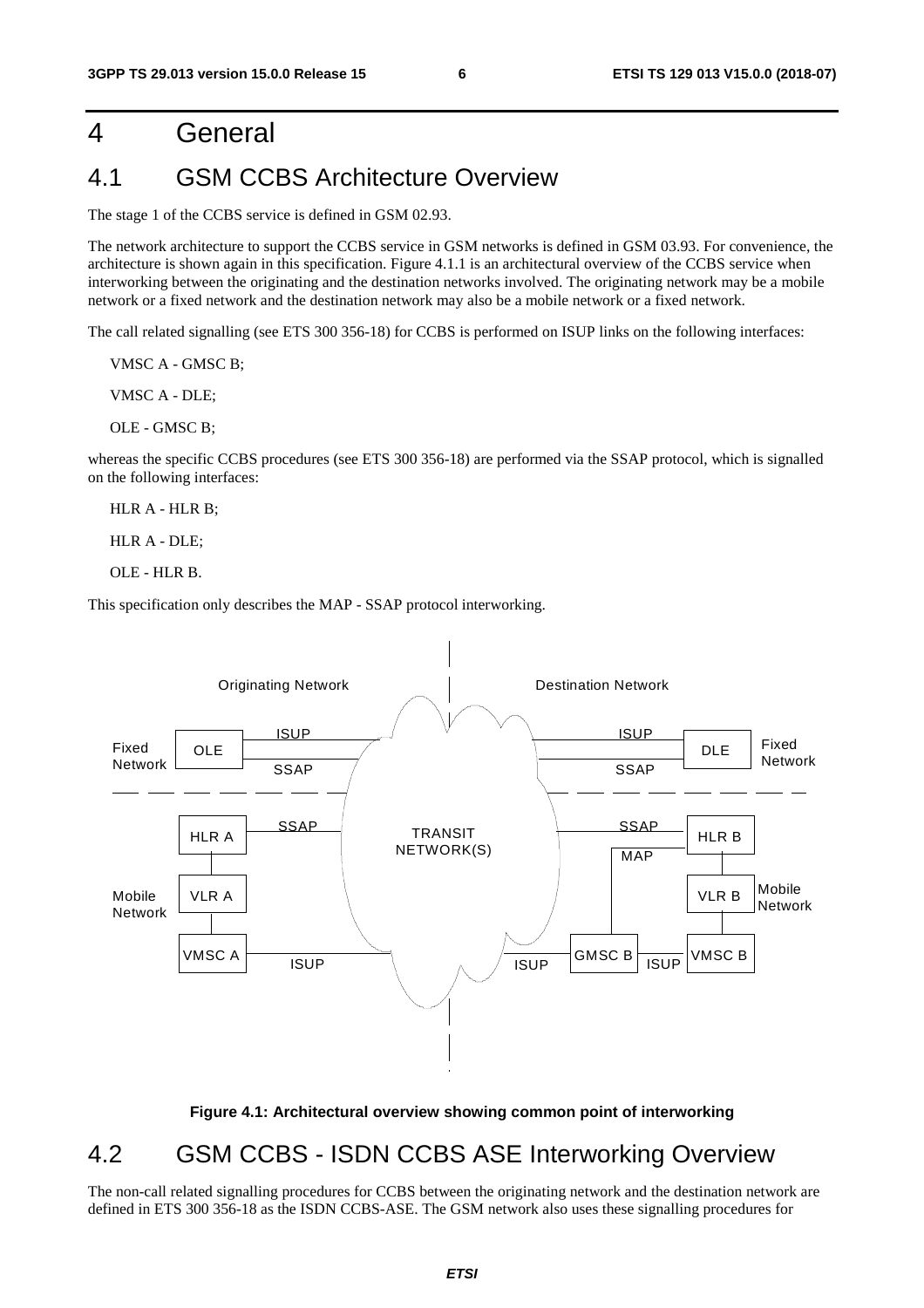CCBS without any changes. The ISDN CCBS ASE protocol is supported in GSM networks in the HLR A (originating network) and HLR B (destination network). Therefore no protocol interworking for ISDN CCBS-ASE is needed for the CCBS service between GSM networks and ISDN networks.

In GSM networks, the CCBS functionality is distributed across several network entities (see GSM 03.93) including the HLR, VLR, MSC and the MS. The HLR shall provide any necessary signalling interworking between the MAP protocol for call completion services on the MAP D-interface (between the VLR and the HLR) and ISDN CCBS-ASE protocol between the originating and destination networks.

The MAP protocol for CCBS service is specified in GSM 09.02. The ISDN CCBS-ASE protocol is specified in ETS 300 356-18. This specification clarifies the interworking within the HLR between these protocols.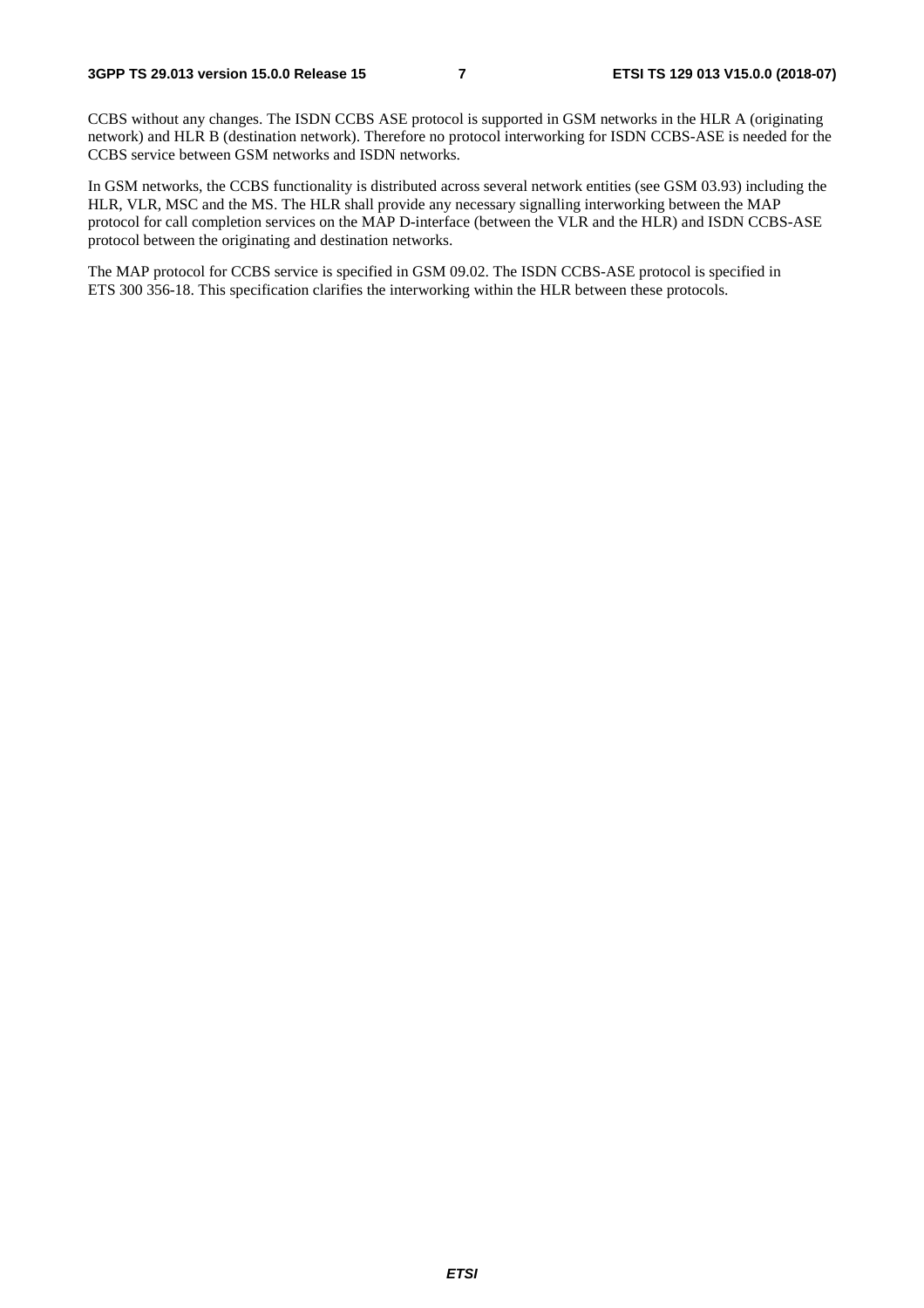## 4.3 Overview on the use of CCBS procedures and parameters values

A GSM subscriber can roam while there is an active CCBS request. The called party address (MSISDN) information is used to initiate a dialogue with the destination network on the SSAP interface. The dialogue on the SSAP interface is opened and maintained while there is an active CCBS request (see ETS 300 356-18). However, the dialogues on the MAP D interface can be closed and reopened as necessary (see GSM 09.02 and GSM 03.93) and use the IMSI information for addressing.

# 4.4 Mapping between MAP and SSAP application layer messages

The mapping of MAP messages on the D interface and SSAP messages between the originating and destination networks is described. The precise coding of these messages is given in GSM 09.02 and ETS 300 356-18.

### 4.4.1 MAP D-interface to SSAP interface mapping in HLR A

#### **Table 4.1: Mapping of GSM 09.02 (MAP) operations to ETS 300 356-18 (SSAP) operations**

| <b>MAP OPERATIONS</b>                                                                                           | <b>SSAP OPERATIONS</b>                                                                                |
|-----------------------------------------------------------------------------------------------------------------|-------------------------------------------------------------------------------------------------------|
| RegisterCCEntry                                                                                                 | CcbsRequest                                                                                           |
| EraseCCEntry/ A GSM 03.93 Event (note 1)                                                                        | CcbsCancel                                                                                            |
| RemoteUserFree Result/                                                                                          | CcbsSuspend                                                                                           |
| RemoteUserFree Error/                                                                                           |                                                                                                       |
| A GSM 03.93 Event (note 2)                                                                                      |                                                                                                       |
| StatusReport/                                                                                                   | CcbsResume                                                                                            |
| A GSM 03.93 Event (note 3)                                                                                      |                                                                                                       |
| NOTE 1                                                                                                          | This event may be local to HLR A. See GSM 03.93 for a dynamic description of possible events in HLR A |
|                                                                                                                 | leading to a CCBS request being cancelled. The SSAP CcbsCancel operation can include a cause code     |
| parameter; this shall be set to the appropriate value corresponding to the actual dynamic event by HLR A (e.g.  |                                                                                                       |
| cCBS-T3-Timeout, cCBS-T4-Timeout).                                                                              |                                                                                                       |
| This event may be local to HLR A. See GSM 03.93 for a dynamic description of possible events in HLR A<br>NOTE 2 |                                                                                                       |
| leading to a CCBS request being suspended.                                                                      |                                                                                                       |
| This event may be local to HLR A. See GSM 03.93 for a dynamic description of possible events in HLR A<br>NOTE 3 |                                                                                                       |
| leading to a CCBS request being resumed.                                                                        |                                                                                                       |

### 4.4.2 SSAP interface to MAP D-interface interface mapping in HLR A

| <b>SSAP OPERATIONS</b>                                                                                                                                                                                                                                                        | <b>MAP OPERATIONS</b>                        |
|-------------------------------------------------------------------------------------------------------------------------------------------------------------------------------------------------------------------------------------------------------------------------------|----------------------------------------------|
| <b>CcbsRequest Result</b>                                                                                                                                                                                                                                                     | <b>RegisterCCEntry Result</b>                |
| <b>CcbsRequest Error</b>                                                                                                                                                                                                                                                      | <b>RegisterCCEntry Error</b>                 |
| RemoteUserFree                                                                                                                                                                                                                                                                | RemoteUserFree                               |
| CcbsCancel                                                                                                                                                                                                                                                                    | SetReportingState/A GSM 03.93 Event (note 1) |
| This event may be local to HLR A. See GSM 03.93 for a dynamic description of possible events in HLR A<br>NOTE 1<br>resulting from a CCBS request being cancelled. The SSAP CcbsCancel operation can include a cause code<br>parameter(e.g. cCBS-T7-Timeout, cCBS-T9-Timeout). |                                              |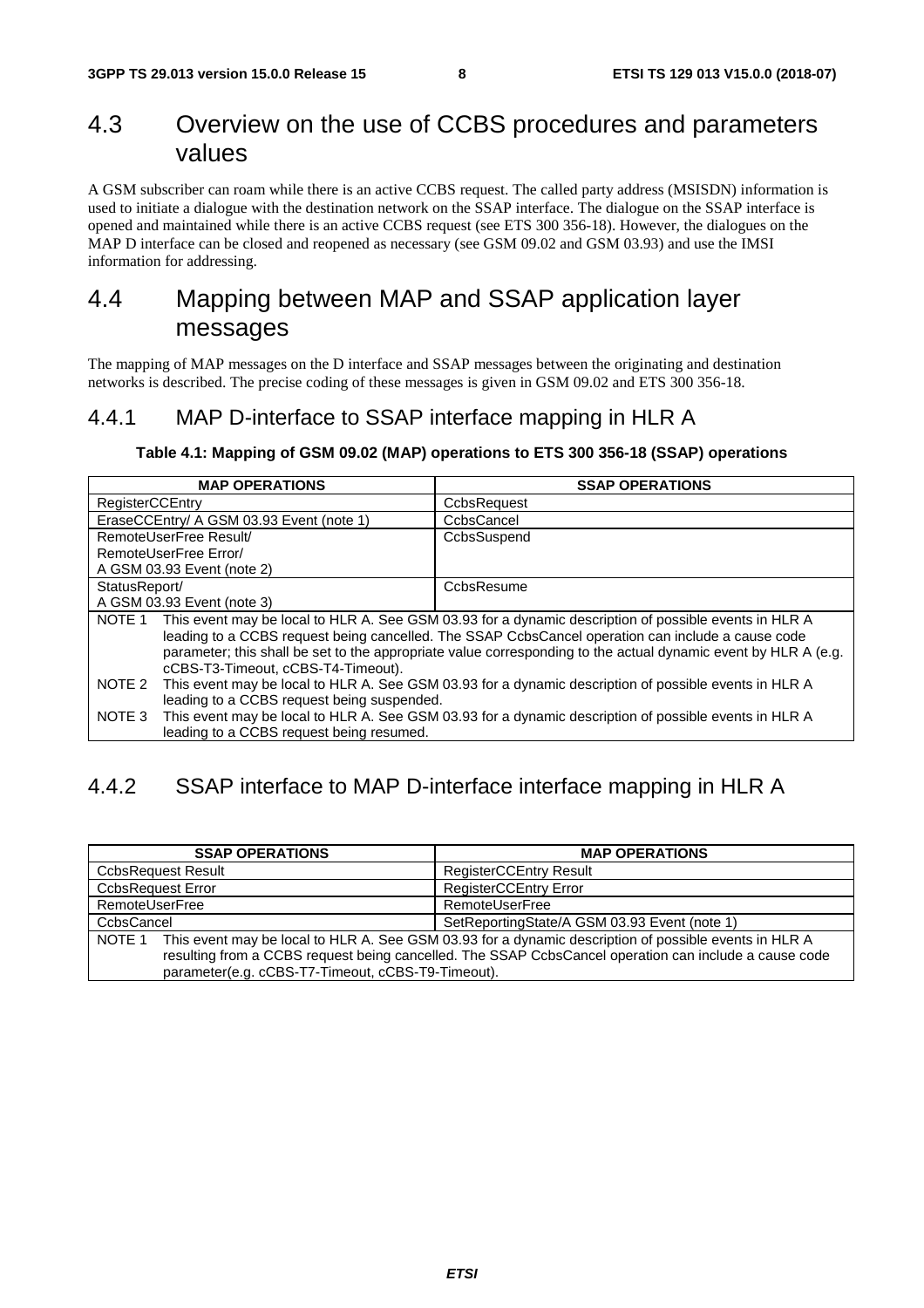# 5 Mapping between MAP message parameters and SSAP message parameters

The mapping between MAP message parameters and SSAP message parameters is described. The precise coding of these messages is given in GSM 09.02 and ETS 300 356-18.

The following messages on the SSAP interface do not contain any parameters:

- RemoteUserFree;
- Suspend;
- Resume.

# 5.1 CCBS Request Invocation



**Figure 5.1: Signalling flow for CCBS Request Invocation**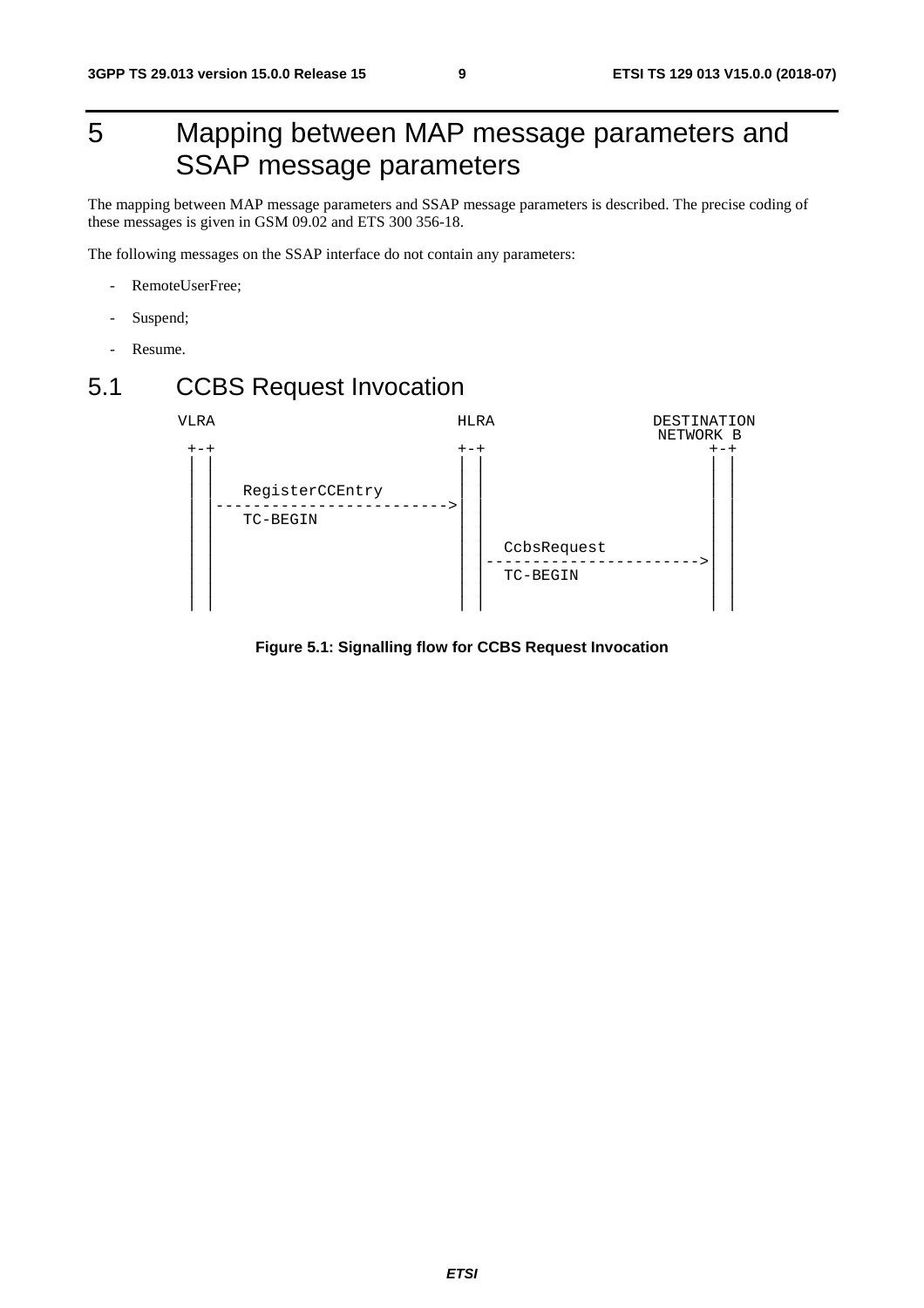|                                                                                                                                                                                                                                                                                                                                                                                                                                                                 | <b>RegisterCCEntry PARAMETERS</b>                                                                                                                                                                                                                                                                                                                                      | <b>CcbsRequest PARAMETERS</b>     |  |
|-----------------------------------------------------------------------------------------------------------------------------------------------------------------------------------------------------------------------------------------------------------------------------------------------------------------------------------------------------------------------------------------------------------------------------------------------------------------|------------------------------------------------------------------------------------------------------------------------------------------------------------------------------------------------------------------------------------------------------------------------------------------------------------------------------------------------------------------------|-----------------------------------|--|
| ss-Code                                                                                                                                                                                                                                                                                                                                                                                                                                                         |                                                                                                                                                                                                                                                                                                                                                                        | not present                       |  |
| ccbs-Feature                                                                                                                                                                                                                                                                                                                                                                                                                                                    |                                                                                                                                                                                                                                                                                                                                                                        |                                   |  |
|                                                                                                                                                                                                                                                                                                                                                                                                                                                                 | - b-subscriberSubaddress<br>(note 1)                                                                                                                                                                                                                                                                                                                                   | accessTransportParameter (note 2) |  |
|                                                                                                                                                                                                                                                                                                                                                                                                                                                                 | translatedB-Number                                                                                                                                                                                                                                                                                                                                                     | calledPartynumber<br>(note 3)     |  |
| serviceIndicator                                                                                                                                                                                                                                                                                                                                                                                                                                                |                                                                                                                                                                                                                                                                                                                                                                        | not present                       |  |
| callInfo                                                                                                                                                                                                                                                                                                                                                                                                                                                        |                                                                                                                                                                                                                                                                                                                                                                        | not present                       |  |
| networkSignalInfo                                                                                                                                                                                                                                                                                                                                                                                                                                               |                                                                                                                                                                                                                                                                                                                                                                        |                                   |  |
|                                                                                                                                                                                                                                                                                                                                                                                                                                                                 | - ISDN BC Tag, Length, Content<br>(note 4)                                                                                                                                                                                                                                                                                                                             | userServiceInf                    |  |
| networkSignalInfo                                                                                                                                                                                                                                                                                                                                                                                                                                               |                                                                                                                                                                                                                                                                                                                                                                        |                                   |  |
|                                                                                                                                                                                                                                                                                                                                                                                                                                                                 | - HLC Tag, Length, Content(note 5)                                                                                                                                                                                                                                                                                                                                     | accessTransportParameter (note 2) |  |
| networkSignalInfo                                                                                                                                                                                                                                                                                                                                                                                                                                               |                                                                                                                                                                                                                                                                                                                                                                        |                                   |  |
|                                                                                                                                                                                                                                                                                                                                                                                                                                                                 | - LLC Tag, Length, Content (note 6)                                                                                                                                                                                                                                                                                                                                    | accessTransportParameter (note 2) |  |
| not present                                                                                                                                                                                                                                                                                                                                                                                                                                                     |                                                                                                                                                                                                                                                                                                                                                                        | retainSupported<br>(note 7)       |  |
| not present                                                                                                                                                                                                                                                                                                                                                                                                                                                     |                                                                                                                                                                                                                                                                                                                                                                        | callingPartyNumber<br>(note 8)    |  |
| not present                                                                                                                                                                                                                                                                                                                                                                                                                                                     |                                                                                                                                                                                                                                                                                                                                                                        | userServiceInfPrime<br>(note 9)   |  |
| NOTE <sub>1</sub><br>CCBS-Feature contains the b-subscriberSubaddress parameter which is the called party subaddress. The<br>GSM HLR A shall map the called party subaddress into the accessTransportParameter if received from the<br>VLR. The entire called party subaddress information (i.e. called party subaddress IEI, LENGTH and<br>CONTENT) is mapped into the accessTransportParameter. See subclause 5.1.1. for details of the required<br>encoding. |                                                                                                                                                                                                                                                                                                                                                                        |                                   |  |
| NOTE <sub>2</sub>                                                                                                                                                                                                                                                                                                                                                                                                                                               | The CcbsRequest contains only one accessTransportParameter. This parameter contains information on the<br>ISDN HLC, LLC and Subaddress.                                                                                                                                                                                                                                |                                   |  |
| NOTE 3                                                                                                                                                                                                                                                                                                                                                                                                                                                          | The called Party Number shall be in the international E.164 format.                                                                                                                                                                                                                                                                                                    |                                   |  |
| NOTE 4                                                                                                                                                                                                                                                                                                                                                                                                                                                          | The networkSignalInfo contains three information elements ISDN BC, HLC, LLC. The structure of this is<br>defined in GSM 09.02 and the content in GSM 09.07. The ISDN BC information element CONTENT (i.e.<br>without ISDN BC TAG, LENGTH) is mapped into the userServiceInf parameter.                                                                                 |                                   |  |
| The networkSignalInfo contains three information elements ISDN BC, HLC, LLC. The structure of this is<br>NOTE <sub>5</sub><br>defined in GSM 09.02 and the content in GSM 09.07. The entire ISDN HLC information element (i.e. ISDN<br>HLC TAG, LENGTH and CONTENT) is mapped into the accessTransportParameter.                                                                                                                                                |                                                                                                                                                                                                                                                                                                                                                                        |                                   |  |
| NOTE 6<br>The networkSignalInfo contains three information elements ISDN BC, HLC, LLC. The structure of this is<br>defined in GSM 09.02 and the content in GSM 09.07. The entire ISDN LLC information element (i.e. ISDN<br>LLC TAG, LENGTH and CONTENT) is mapped into the accessTransportParameter.                                                                                                                                                           |                                                                                                                                                                                                                                                                                                                                                                        |                                   |  |
| NOTE 7                                                                                                                                                                                                                                                                                                                                                                                                                                                          | This information is local to the HLR A. This information element shall be coded by HLR A to reflect whether it<br>supports CCBS Retention capability.                                                                                                                                                                                                                  |                                   |  |
| NOTE 8<br>NOTE <sub>9</sub>                                                                                                                                                                                                                                                                                                                                                                                                                                     | This information is local to HLR A. The HLR A provides callingPartyNumber if CLIR was not invoked (See the<br>serviceIndicator parameter in GSM 09.02 and GSM 03.93). If sent, the A subscriber's identity shall be the<br>Basic MSISDN (i.e. the main MSISDN) and shall be in the international E.164 format.<br>The GSM HLR A shall not send the userServiceInfPrime |                                   |  |

### **Table 5.1: Mapping of CCBS Request Invocation parameters**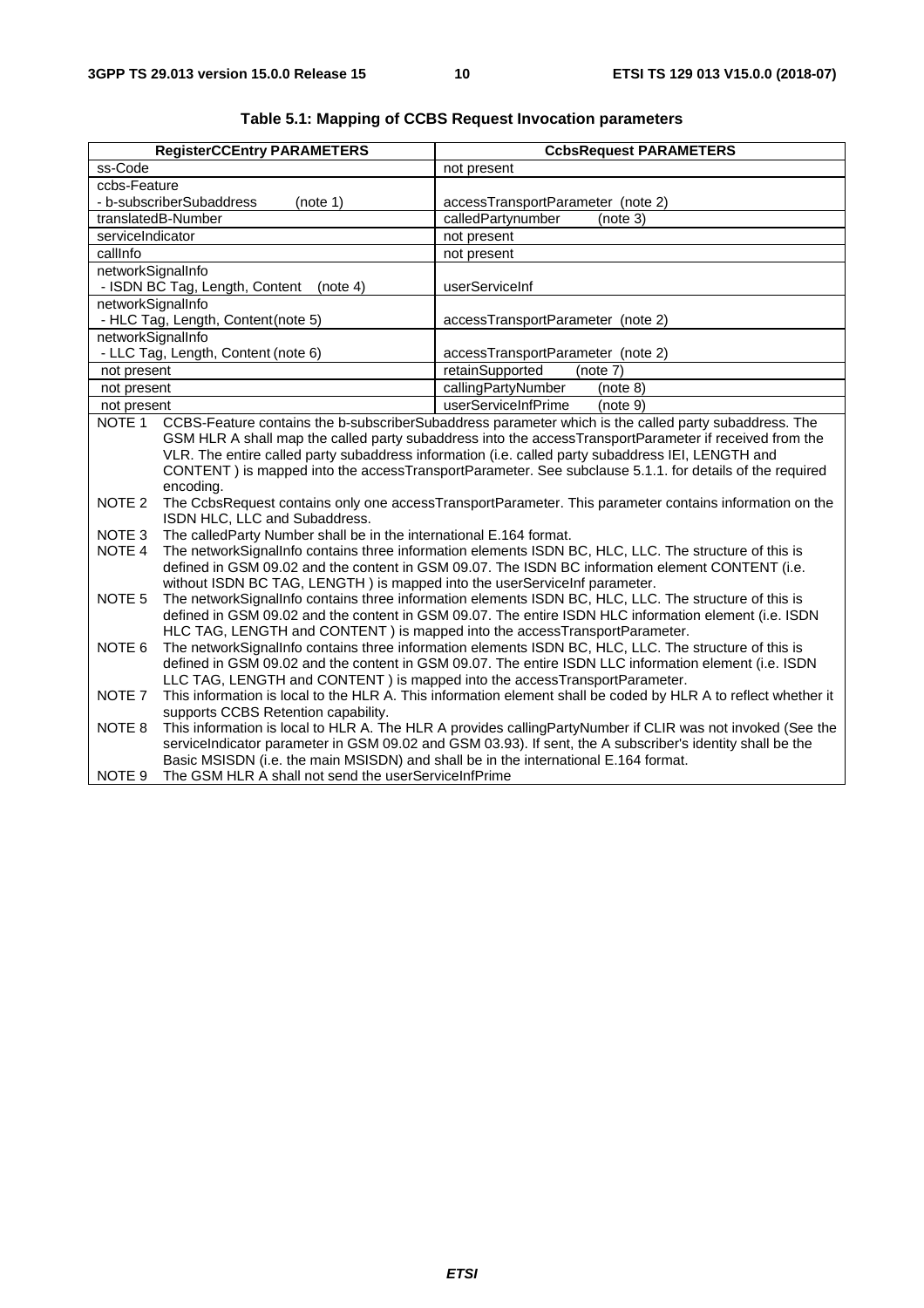### 5.1.1 Encoding of called party subaddress information

The CCBS-Feature parameter is received from the VLR and it may include the b-subscriberSubaddress parameter as defined in GSM 09.02. The Called Party Subaddress information requires additional processing in HLR to ensure correct encoding of this information on the SSAP interface. The HLR shall add two octets to the ISDN-SubaddressString received from the VLR as indicated in figure 5.2.



- NOTE 1 Called Party Subaddress Information Element Identifier (IEI) is defined by ETS 300 102-1. Its value is "01110001". This information is not sent from the VLR and has to be derived locally in the HLR for interworking purposes.
- NOTE 2 This information has to be derived locally in the HLR for interworking purposes.
- NOTE 3 This information is sent by the VLR. The ISDN-SubaddressString contents is defined in GSM 09.02.

#### **Figure 5.2: Encoding of Called Party Subaddress information**

## 5.2 CCBS Request Result



**Figure 5.3: Signalling flow for CCBS Request Result**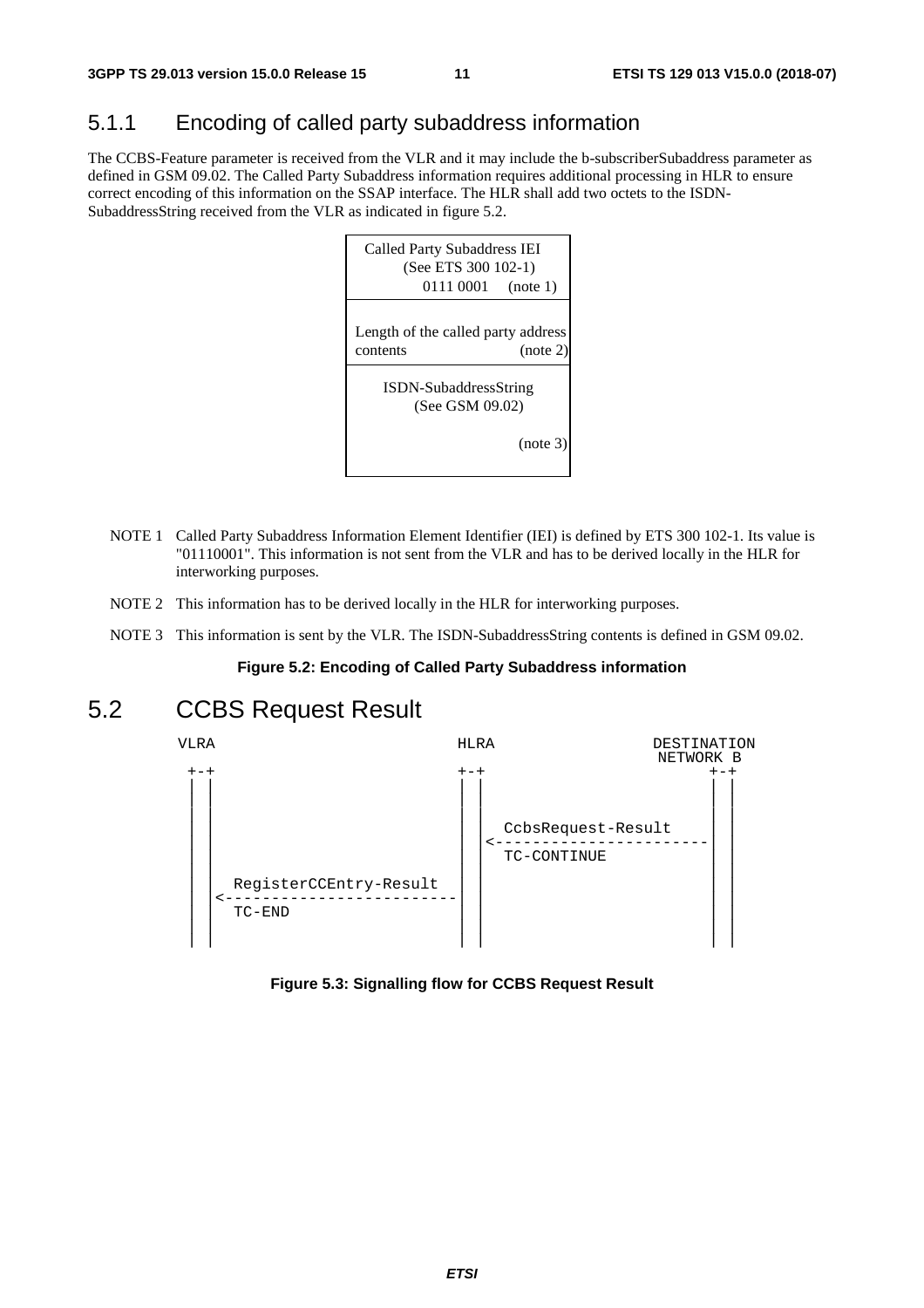| <b>CcbsRequest_Result PARAMETERS</b> |                                                                                                                   | <b>RegisterCCEntry_Result PARAMETERS</b> |
|--------------------------------------|-------------------------------------------------------------------------------------------------------------------|------------------------------------------|
|                                      | retainSupported (note 1)                                                                                          | not present                              |
| not present                          |                                                                                                                   | ccbs-Feature (note 2)                    |
|                                      | NOTE 1 This information is associated with each CCBS Request and indicates whether CCBS Retention is supported    |                                          |
|                                      | by the destination B network (see GSM 03.93).                                                                     |                                          |
|                                      | NOTE 2 This information is local to the HLR A. Some of information contained in ccbs-Feature (e.g. ccbs-index) is |                                          |
|                                      | allocated by the HLR A. The ccbs-Feature information is sent to the MS (see GSM 03.93, GSM 04.93).                |                                          |

**Table 5.2: Mapping of CCBS Request Result parameters** 

# 5.3 CCBS Request Error



**Figure 5.4: Signalling flow for CCBS Request Error** 

| Table 5.3: Mapping of CCBS Request Error parameters |  |
|-----------------------------------------------------|--|
|-----------------------------------------------------|--|

| <b>CcbsRequest Error PARAMETERS</b>                        | <b>RegisterCCEntry_Error PARAMETERS</b>                                                           |
|------------------------------------------------------------|---------------------------------------------------------------------------------------------------|
| shortTermDenial/longTermDenial (note 1)                    | shortTermDenial/longTermDenial (note 2)                                                           |
| NOTE 1 For coding of these User Errors see ETS 300 356-18. |                                                                                                   |
| NOTE 2                                                     | For coding of these User Errors see GSM 09.02. This information is sent to the MS (see GSM 04.93, |
| GSM 04.80).                                                |                                                                                                   |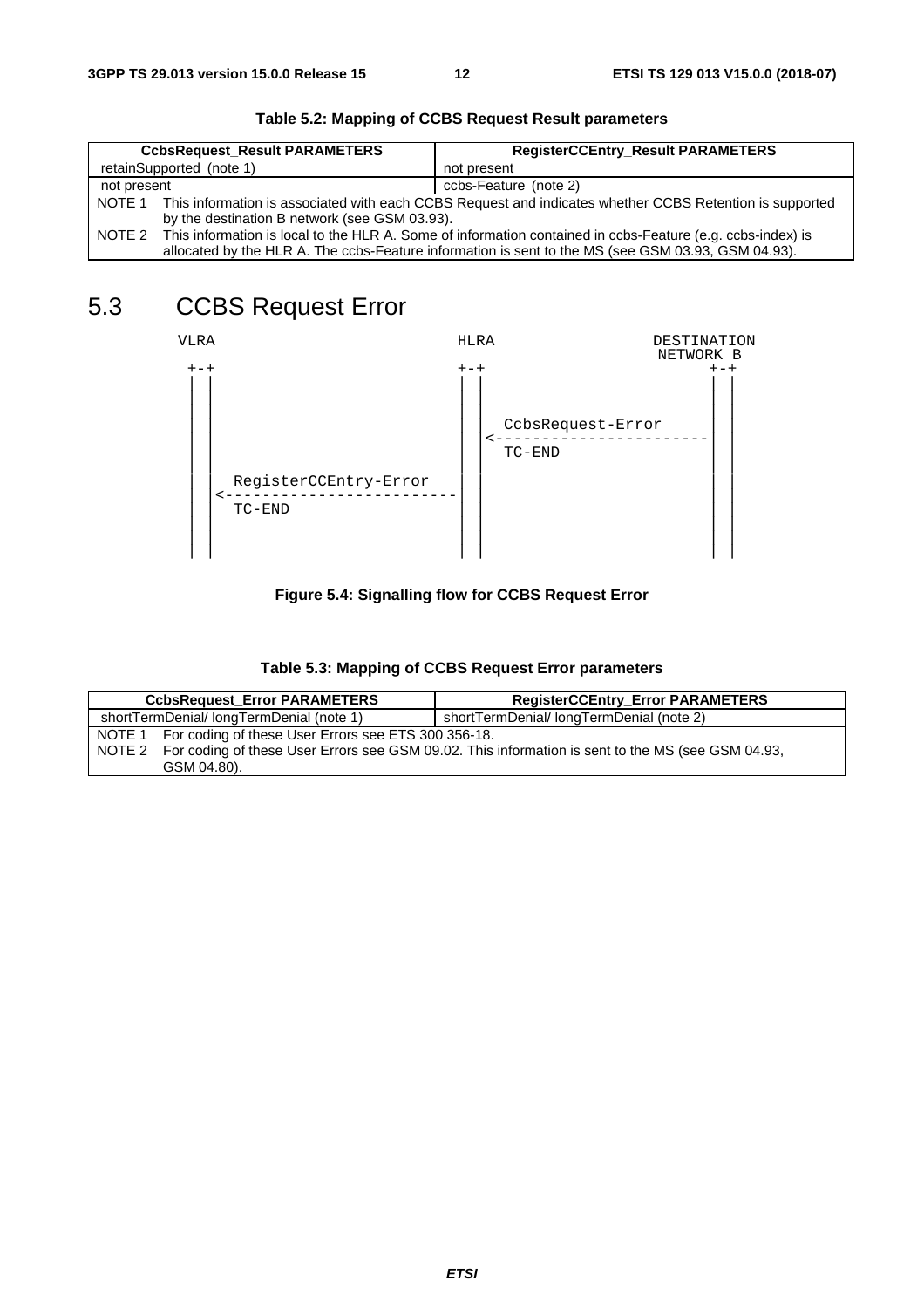# 6 Dialogue handling on the SSAP interface

The dialogue handling on the SSAP interface and the mapping between the corresponding TC transaction sublayer messages on the MAP D and SSAP interfaces is described. The diagrams show the general principle of dialogue handling. Specific message flows depend on the dynamics of the application in the network elements, see GSM 03.93 and GSM 09.02.

### 6.1 Dialogue Beginning

### 6.1.1 CCBS Request Invocation



#### **Figure 6.1: Signalling flow for CCBS REQUEST INVOCATION**

The CCBS Request invocation is carried by TC-BEGIN. The SCCP addressing parameters on the SSAP interface shall be as shown in table 7.1.

### 6.2 Dialogue Continuation

### 6.2.1 CCBS Request Result



#### **Figure 6.2: Signalling flow for CCBS Request Result**

The CCBS Request Result is carried by TC-CONTINUE. The SCCP addressing parameters on the SSAP interface shall be as shown in table 7.3.

### 6.2.2 CCBS Remote User Free Invocation

| VLRA | HLRA    | DESTINATION<br>NETWORK B |
|------|---------|--------------------------|
| +-+  | $+ - +$ | $+ - +$                  |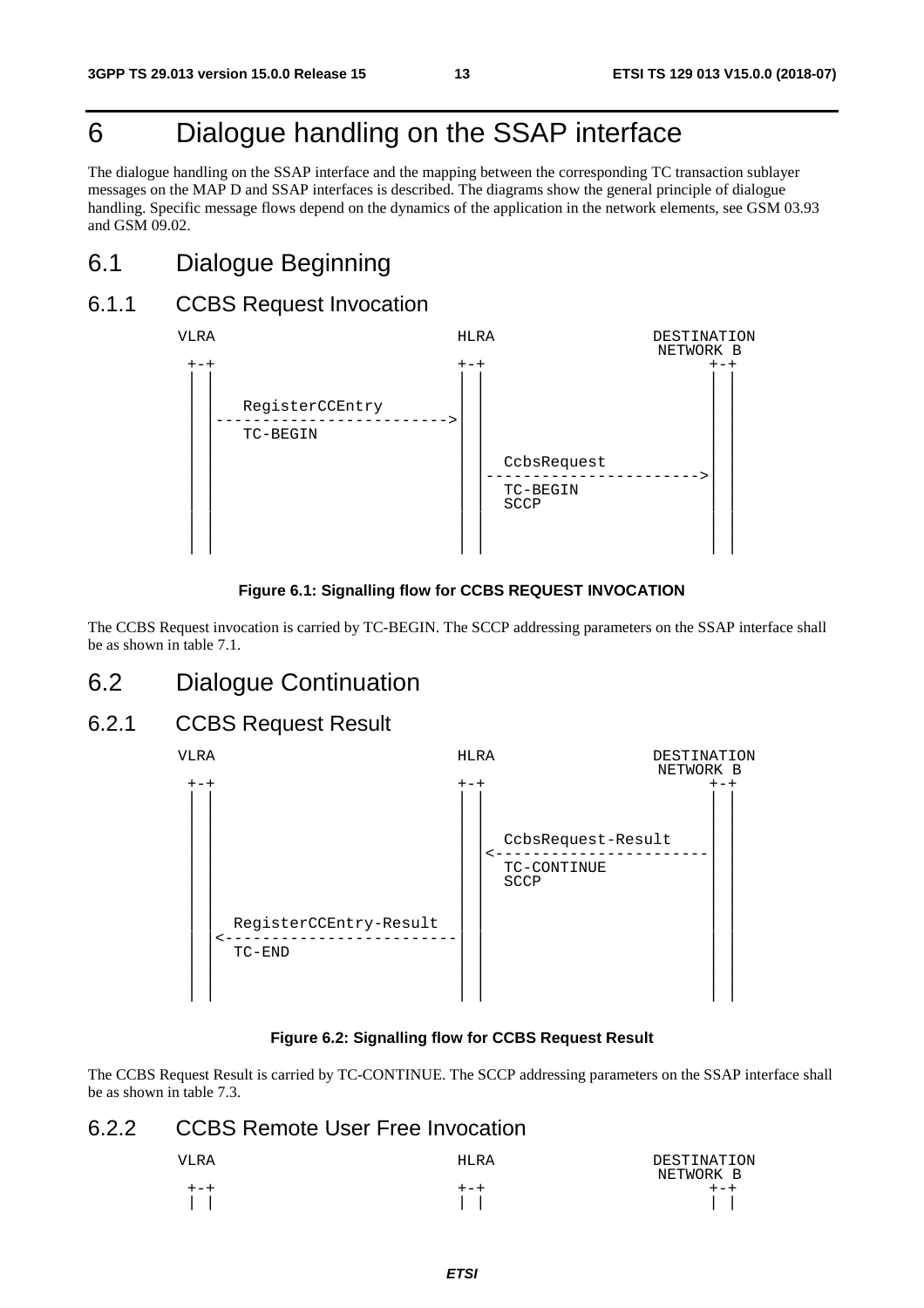| RemoteUserFree<br>TC-BEGIN | RemoteUserFree<br>TC-CONTINUE<br>SCCP |  |
|----------------------------|---------------------------------------|--|
|                            |                                       |  |

#### **Figure 6.3: Signalling flow for Remote User Free Invocation**

The CCBS Remote User Free Invocation is carried by TC-CONTINUE. The SCCP addressing parameters on the SSAP interface shall be as shown in table 7.3.

### 6.2.3 CCBS Suspend Invocation



NOTE 1 For conditions leading to a request being suspended, see GSM 03.93

#### **Figure 6.4: Signalling flow for CCBS Suspend Invocation (RemoteUserFree\_Result)**



NOTE 1 For conditions leading to a request being suspended, see GSM 03.93

#### **Figure 6.5: Signalling flow for CCBS Suspend Invocation (RemoteUserFree\_Error)**

The CCBS Suspend Invocation is carried by TC-CONTINUE. The SCCP addressing parameters on the SSAP interface shall be as shown in table 7.2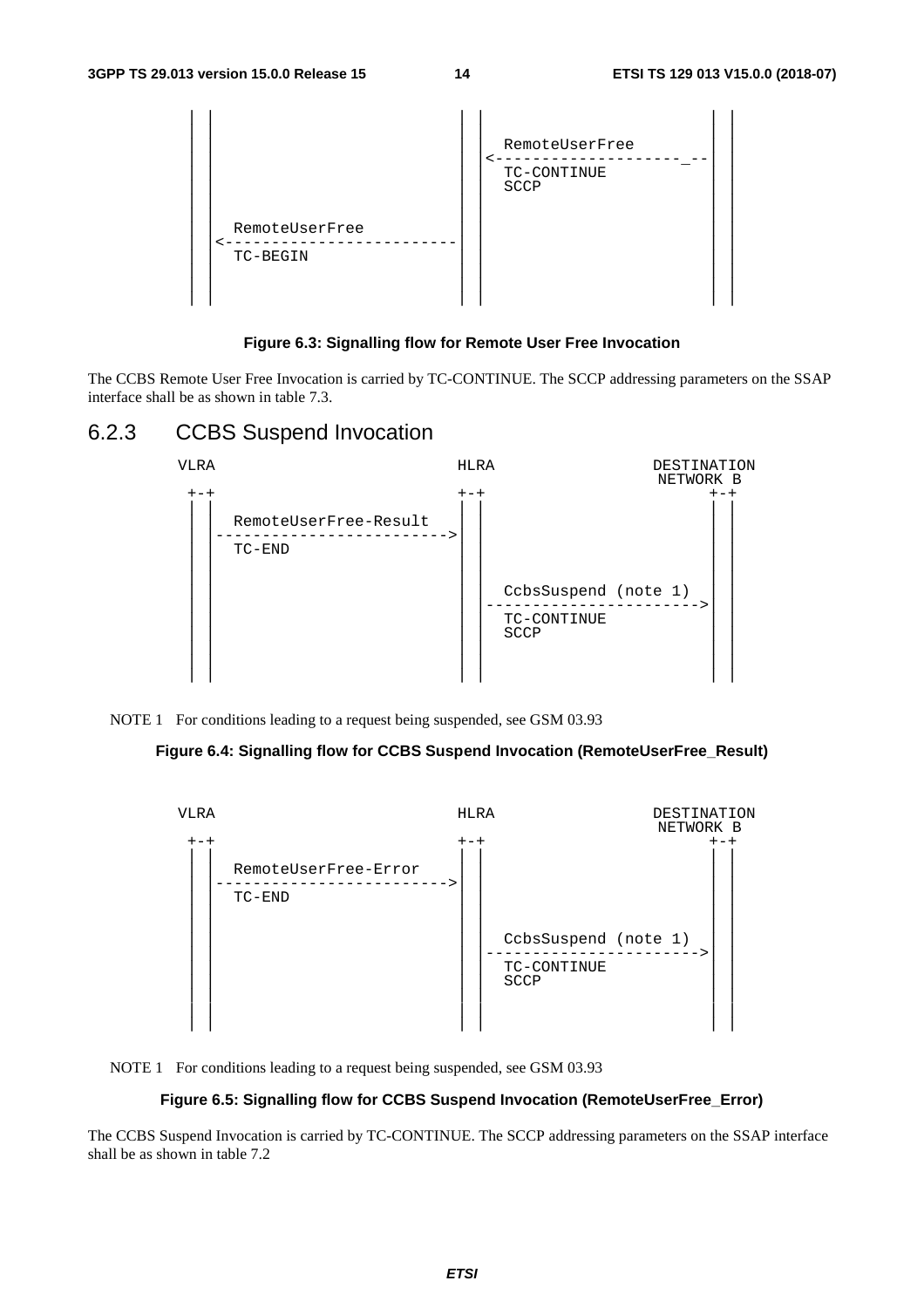### 6.2.4 CCBS Resume Invocation



NOTE 1 For conditions leading to a request being resumed, see GSM 03.93

#### **Figure 6.6: Signalling flow for CCBS Resume Invocation**

The CCBS Resume Invocation is carried by TC-CONTINUE. The SCCP addressing parameters on the SSAP interface shall be as shown in table 7.2.

6.3 Dialogue End

### 6.3.1 Normal dialogue end



NOTE 1 If the monitoring function is active in VLR A and all outstanding CCBS Requests have been deactivated, the HLR A sends SetReportingState to deactivate the monitoring function (see GSM 03.93).

#### **Figure 6.7: Signalling flow for normal dialogue end**

The normal ending of CCBS dialogue from the B-side is carried by TC-END. The SCCP addressing parameters on the SSAP interface shall be as shown in table 7.3.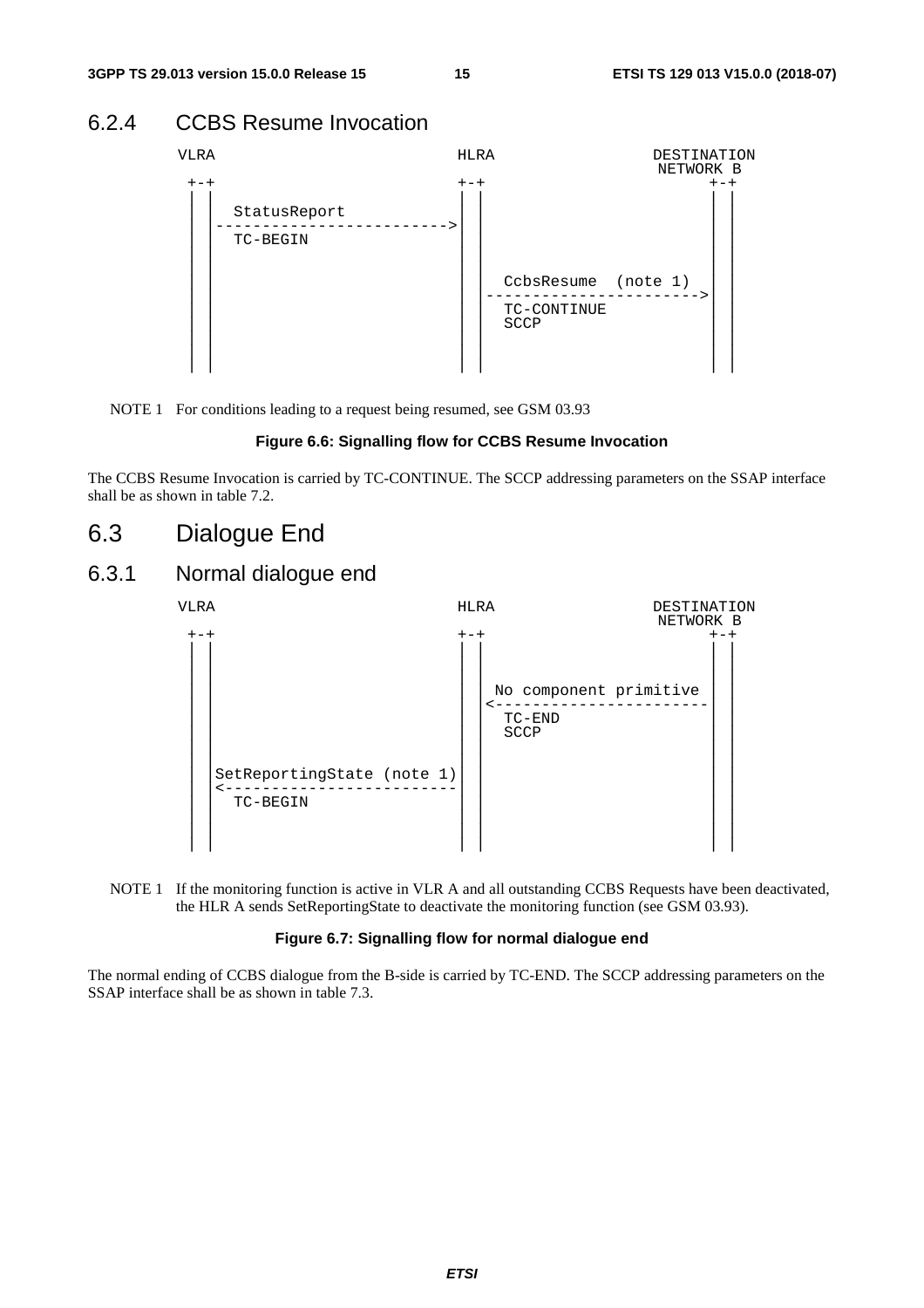### 6.3.2 CCBS Cancel Invocation (from A-side)



NOTE 1 Where all outstanding CCBS Requests have been deactivated, CCBS Cancel is sent to each corresponding Destination Network B with the appropriate Destination Network B E.164 Called Party Address (see GSM 03.93, GSM 04.93).

#### **Figure 6.8: Signalling flow for CCBS Cancel Invocation (from A-side)**

The CCBS Cancel Invocation from the A-side is carried by TC-END. The SCCP addressing parameters on the SSAP interface shall be as shown in table 7.2.

### 6.3.3 CCBS Cancel Invocation (from B-side)



NOTE 1: If the monitoring function is active in VLR A and all outstanding CCBS Requests have been deactivated, the HLR A sends SetReportingState to deactivate the monitoring function (see GSM 03.93).

#### **Figure 6.9: Signalling flow for CCBS Cancel Invocation (from B-side)**

The CCBS Cancel Invocation from the B-side is carried by TC-END. The SCCP addressing parameters on the SSAP interface shall be as shown in table 7.3.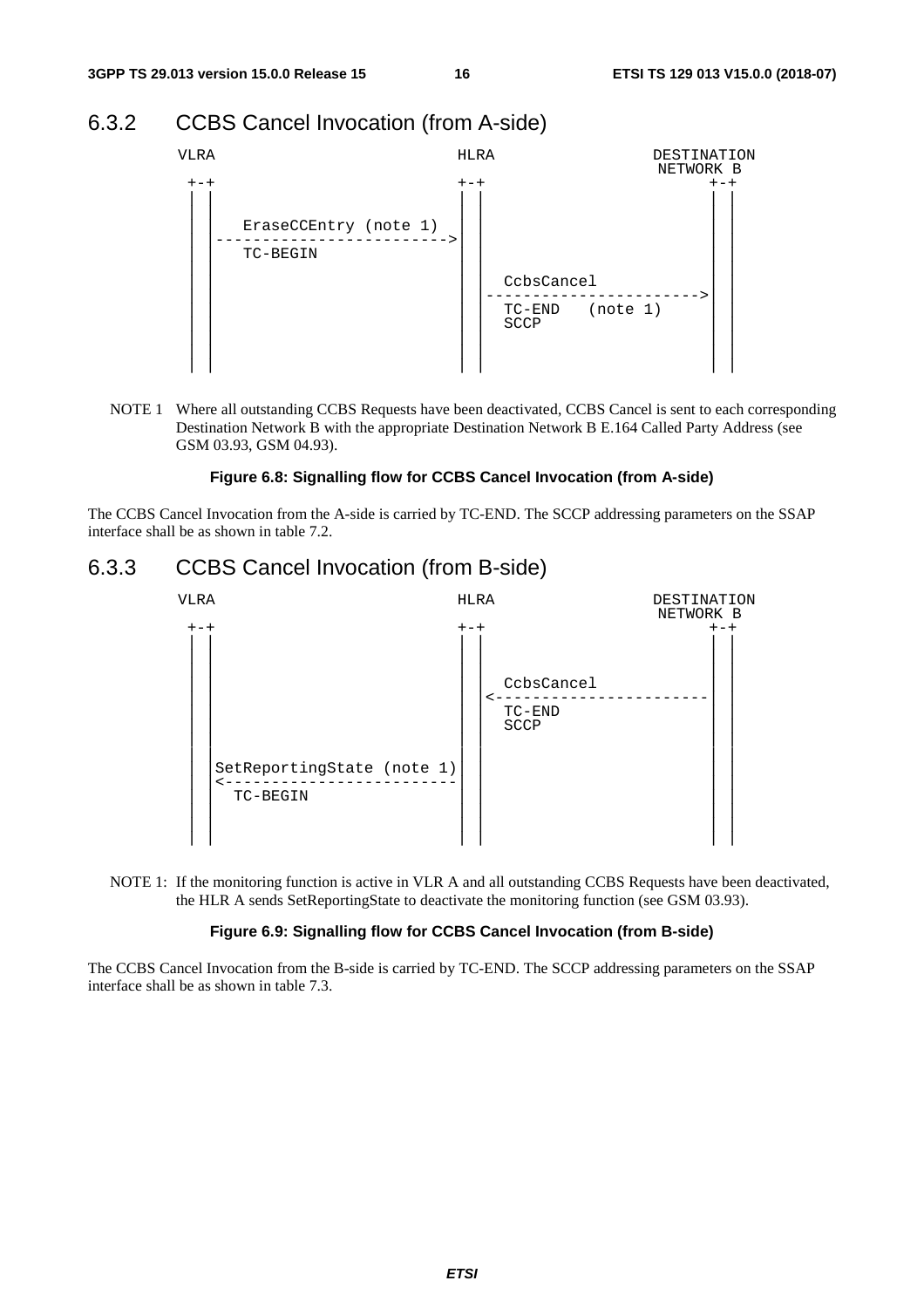### 6.3.4 CCBS Request Error



**Figure 6.10: Signalling flow for CCBS Request Error** 

The CCBS Request Error is carried by TC-END. The SCCP addressing parameters on the SSAP interface shall be as shown in table 7.3.

# 7 Addressing of SCCP layer messages on the SSAP interface

The SCCP layer addressing for messages on the SSAP interface is described.

# 7.1 Use of SCCP

Clarifications and restrictions on the use and coding of the main SCCP parameters impacted by CCBS on the SSAP interface are indicated. See ETS 300 356-18 and the associated references for the full specification on the use of SCCP on the SSAP interface. The SCCP routeing on the SSAP interface shall be based on the Global Title (GT) translation mechanism as for routeing on the international interface. GT addressing shall be used for inter and intra PLMN signalling. This allows any impact of other network features e.g. Mobile Number Portability to be minimised.

# 7.2 Addressing of messages at the originating PLMN

### 7.2.1 TC-BEGIN message from the originating network HLR

The relevant SCCP parameters in the first message from the HLR A transporting TC-BEGIN are shown in table 7.1. All other SCCP parameters shall be as indicated in ETS 300 356-18.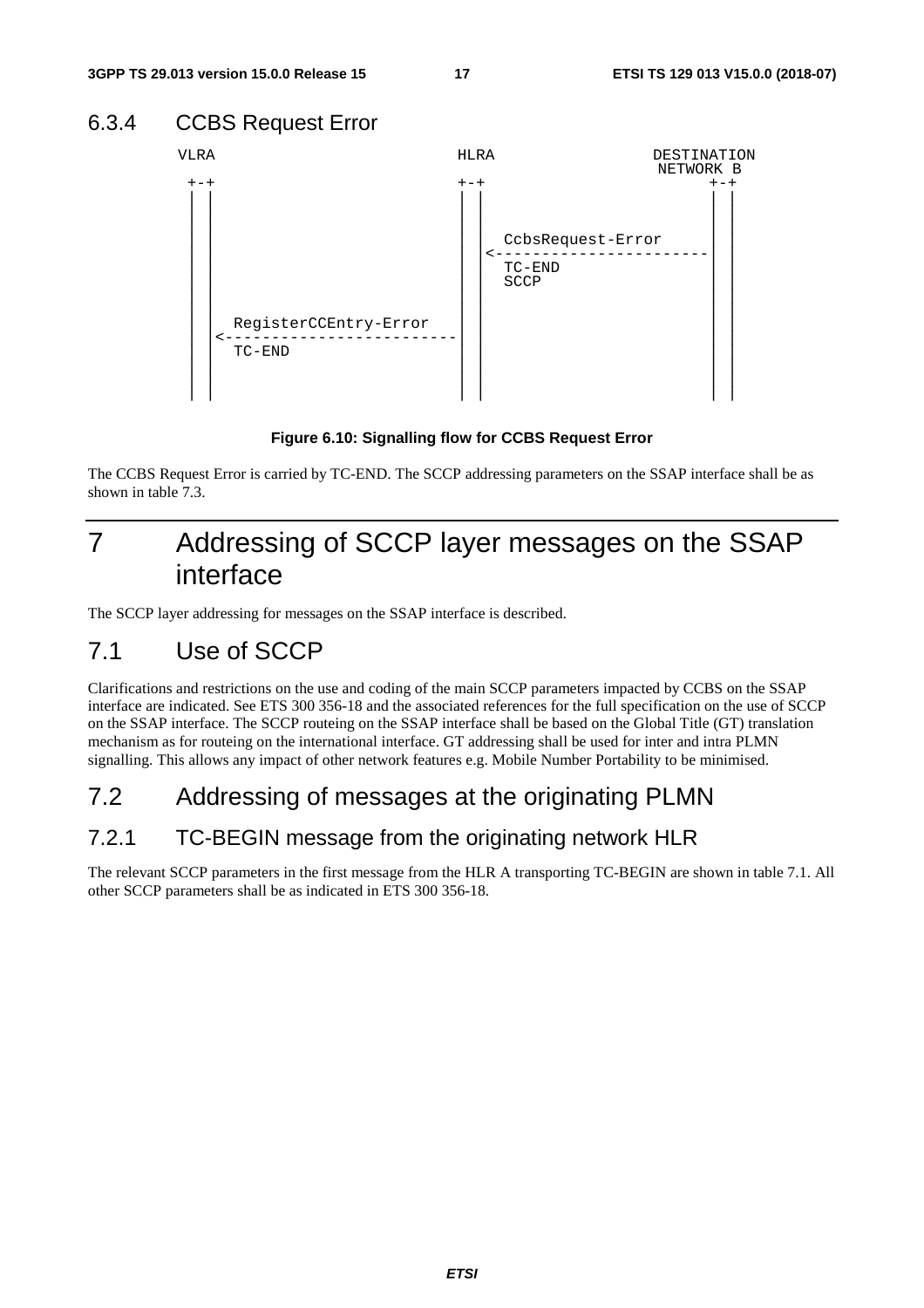| <b>SCCP PARAMETERS for the message</b><br>transporting TC-BEGIN | <b>PARAMETER VALUE</b>                                                                                                                                                                                                                                                    |
|-----------------------------------------------------------------|---------------------------------------------------------------------------------------------------------------------------------------------------------------------------------------------------------------------------------------------------------------------------|
| <b>CdPA-Called Party Address</b>                                | E.164 number of the Called Party. This may be in either international<br>or national E.164 format, see subclause 7.4.1. It is derived from the<br>translatedB-Number parameter which is available from the CCBS<br>application in HLRA, see RegisterCCEntry in GSM 09.02. |
| CgPA-Calling Party Address                                      | E.164 number of HLR A. This may be in either international or<br>national E.164 format, see subclause 7.4.1.                                                                                                                                                              |
| SSN- Subsystem Number                                           | 0000 1011<br>(See ETS 300 356-18)                                                                                                                                                                                                                                         |
| TT-Translation Type                                             | 0001 0001<br>(See ETS 300 356-18)                                                                                                                                                                                                                                         |
| <b>Other SCCP Parameters</b>                                    | See ETS 300 356-18                                                                                                                                                                                                                                                        |

**Table 7.1: SCCP parameters used by HLR A for TC-BEGIN** 

### 7.2.2 TC-CONTINUE, TC-END messages from the originating network HLR

The relevant SCCP parameters in the subsequent messages from the HLR A transporting TC-CONTINUE and TC-END are shown in table 7.2. All other SCCP parameters shall be as indicated in ETS 300 356-18.

|  |  | Table 7.2: SCCP parameters used by HLR A for TC-CONTINUE, TC-END |  |
|--|--|------------------------------------------------------------------|--|
|--|--|------------------------------------------------------------------|--|

| <b>SCCP PARAMETERS for the message</b><br>transporting TC-CONTINUE, TC-END      | <b>PARAMETER VALUE</b>                                                                                                                                                                      |  |
|---------------------------------------------------------------------------------|---------------------------------------------------------------------------------------------------------------------------------------------------------------------------------------------|--|
| <b>CdPA-Called Party Address</b>                                                | The Called Party Address is the E.164 address of the calling entity in<br>the destination network that was received in the first response<br>message from the destination network (note 1). |  |
| CgPA-Calling Party Address                                                      | E.164 number of HLR A. This may be in either international or<br>national E.164 format as used in the message transporting TC-<br>BEGIN, see subclause 7.4.1.                               |  |
| <b>SSN- Subsystem Number</b>                                                    | 0000 1011<br>(See ETS 300 356-18)                                                                                                                                                           |  |
| TT-Translation Type                                                             | 0001 0001<br>(See ETS 300 356-18)                                                                                                                                                           |  |
| <b>Other SCCP Parameters</b>                                                    | See ETS 300 356-18                                                                                                                                                                          |  |
| NOTE 1 If the destination network is a GSM PLMN, this is E.164 number of HLR B. |                                                                                                                                                                                             |  |

# 7.3 Addressing of messages at the destination PLMN

### 7.3.1 TC-CONTINUE, TC-END messages from the destination network HLR

The relevant SCCP parameters in the first and subsequent messages from the HLR B transporting TC-CONTINUE and TC-END are shown in table 7.3. All other SCCP parameters shall be as indicated in ETS 300 356-18.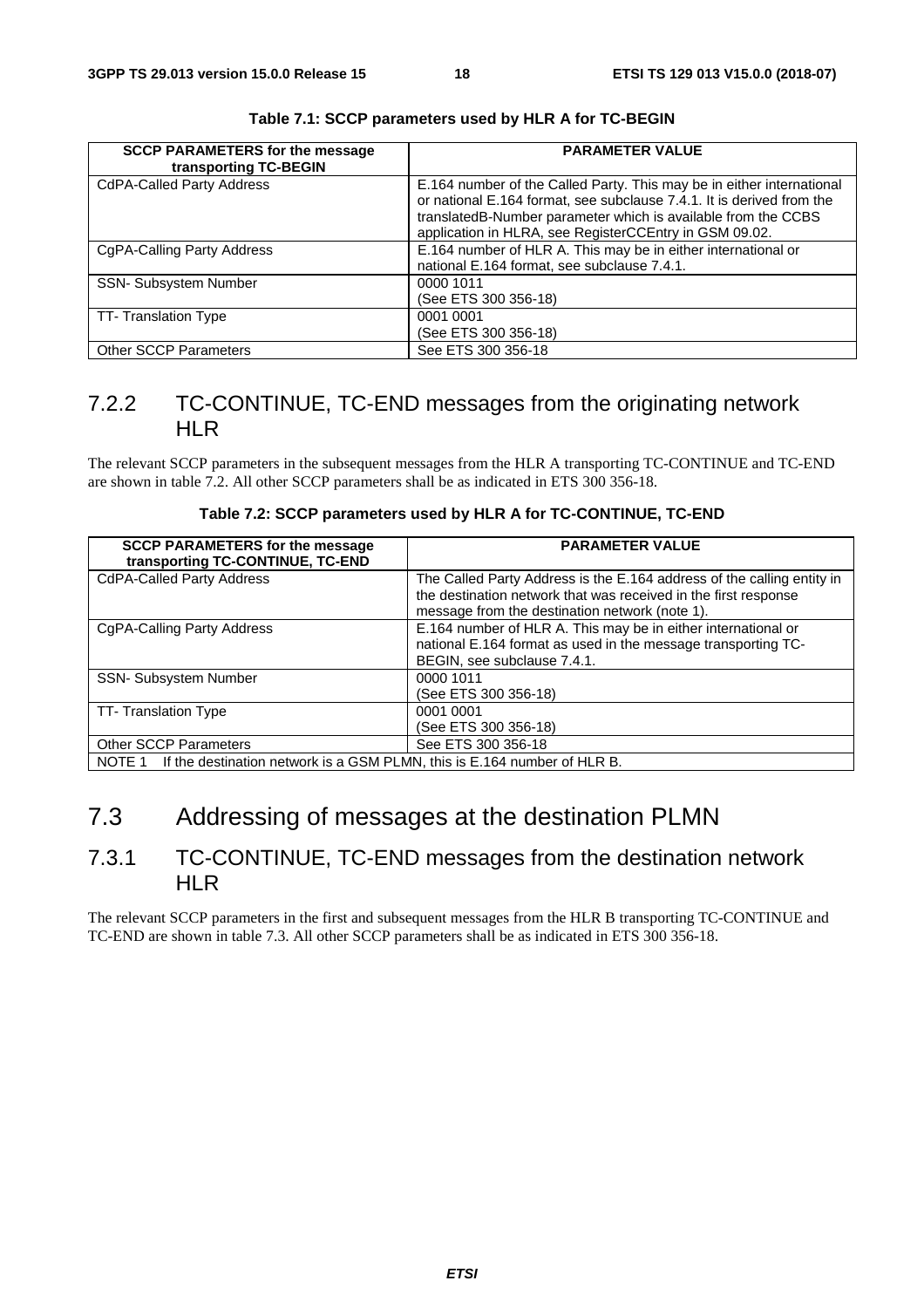| <b>SCCP PARAMETERS for the message</b><br>transporting TC-CONTINUE, TC-END         | <b>PARAMETER VALUE</b>                                                 |  |  |  |
|------------------------------------------------------------------------------------|------------------------------------------------------------------------|--|--|--|
| <b>CdPA-Called Party Address</b>                                                   | The Called Party Address is the E.164 address of the calling entity in |  |  |  |
|                                                                                    | the originating network that was received in the first message         |  |  |  |
|                                                                                    | transporting TC-BEGIN from the originating network (note 1).           |  |  |  |
| CgPA-Calling Party Address                                                         | E.164 number of HLR B. This may be in either international or          |  |  |  |
|                                                                                    | national E.164 format, see subclause 7.4.2 (note 2)                    |  |  |  |
| SSN- Subsystem Number                                                              | 0000 1011                                                              |  |  |  |
|                                                                                    | (See ETS 300 356-18)                                                   |  |  |  |
| TT-Translation Type                                                                | 0001 0001                                                              |  |  |  |
|                                                                                    | (See ETS 300 356-18)                                                   |  |  |  |
| <b>Other SCCP Parameters</b>                                                       | See ETS 300 356-18                                                     |  |  |  |
| If the originating network is a GSM PLMN, this is E.164 number of HLR A.<br>NOTE 1 |                                                                        |  |  |  |

**Table 7.3: SCCP parameters for TC-CONTINUE, TC-END used by HLR B** 

NOTE 2 The E.164 number of HLRB is used as this allows any impact of other network features to be minimised.

# 7.4 Number formats of the SCCP address parameters

The Called and Calling Party Address information in SCCP should be in international E.164 format. Optionally national format E.164 addresses may be used in SCCP for routeing of national traffic. For this, the HLR has to modify the addresses which are in international E.164 format to a national E.164 format. If a national format E.164 option is used, all involved network nodes in a given country (i.e. the originating network, any transit networks and the destination network) need support that option. As negotiation is not possible, the option selected by the originating network shall determine the addressing used for all messages which are a part of a single dialogue.

### 7.4.1 Originating PLMN

The Called and Calling Party Address information in SCCP should be in international E.164 format.

The originating network HLR A may use the SCCP Called Party Address in national E.164 format if the called destination (as indicated by the translatedB-number) is in the same country as HLR A.

The originating network HLR A may use the SCCP Calling Party Address in national E.164 format if the called destination (as indicated by the translatedB-number) is in the same country as HLR A.

The originating network HLR A shall ensure that the SCCP Called and Calling Party Addresses are either both in international format or national format.

### 7.4.2 Destination PLMN

The Called and Calling Party Address information in SCCP should be in international E.164 format.

The destination network HLR B may use the SCCP Called Party Address in national E.164 format if the originating network is in the same country as HLR B.

The destination network HLR B may use the SCCP Calling Party Address in national E.164 format if the originating network is in the same country as HLR B.

The destination network HLR B shall ensure that the SCCP Called and Calling Party Addresses are either both in international format or national format.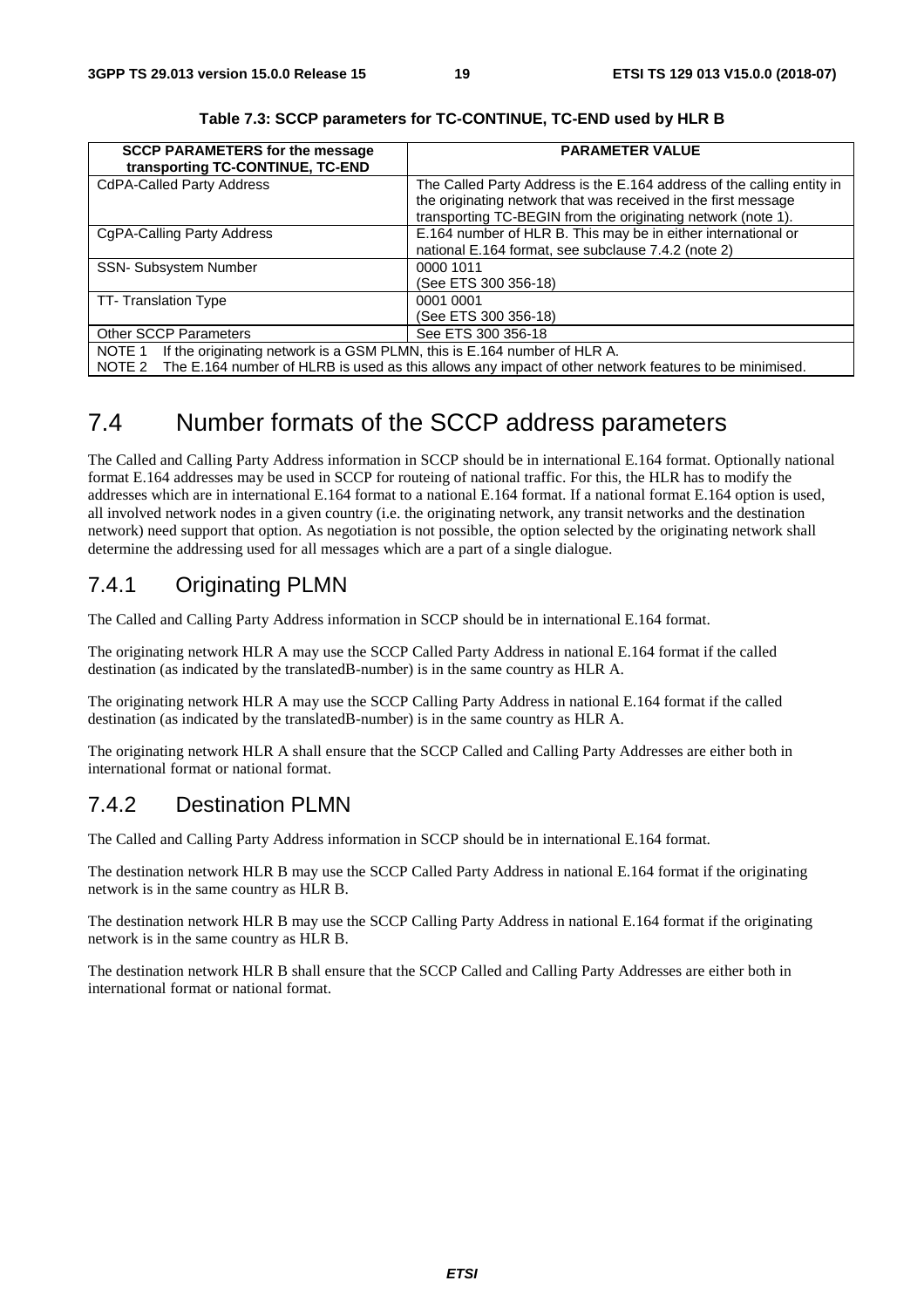# Annex A (informative): Change history

| <b>Change history</b> |             |            |           |                 |                    |                                |  |  |
|-----------------------|-------------|------------|-----------|-----------------|--------------------|--------------------------------|--|--|
| <b>TSG SA#</b>        | <b>Spec</b> | Versi      | <b>CR</b> | <phase></phase> | <b>New Version</b> | <b>Subject/Comment</b>         |  |  |
|                       |             | on.        |           |                 |                    |                                |  |  |
| <b>CN#04</b>          | 29.013      |            |           | R99             | 3.0.0              | Approved at CN#04              |  |  |
| <b>CN#11</b>          | 29.013      | 3.0.0      |           | Rel-4           | 4.0.0              | Approved at CN#11              |  |  |
| CN#16                 | 29.013      | 4.0.0      |           | Rel-4           | 4.0.1              | References updated             |  |  |
| CN#16                 | 29.013      | 4.0.1      |           | Rel-5           | 5.0.0              | Rel-5 created after CN#16      |  |  |
| CN#26                 | 29.013      | 5.0.0      |           | Rel-6           | 6.0.0              | Rel-6 created after CN#26      |  |  |
| CT#36                 | 29.013      | 6.0.0      |           | Rel-7           | 7.0.0              | Upgraded unchanged from Rel-6  |  |  |
| CT#42                 | 29.013      | 7.0.0      |           | Rel-8           | 8.0.0              | Upgraded unchanged from Rel-7  |  |  |
| CT#46                 | 29.013      | 8.0.0      | 0006      | Rel-8           | 8.1.0              | ISDN BC mapping                |  |  |
| CT#46                 | 29.013      | 8.1.0      |           | Rel-9           | 9.0.0              | Upgraded unchanged from Rel-8  |  |  |
| 2011-03               | 29.013      | 9.0.0      |           | <b>Rel-10</b>   | 10.0.0             | Update to Rel-10 version (MCC) |  |  |
| 2012-09               | 29.013      | $10.0.0$ - |           | <b>Rel-11</b>   | 11.0.0             | Update to Rel-11 version (MCC) |  |  |
| 2014-09               | 29.013      | $11.0.0 -$ |           | <b>Rel-12</b>   | 12.0.0             | Update to Rel-12 version (MCC) |  |  |
| 2015-12               | 29.013      | $12.0.0$ - |           | <b>Rel-13</b>   | 13.0.0             | Update to Rel-13 version (MCC) |  |  |
| 2017-03               | 29.013      | $13.0.0 -$ |           | $ReI-14$        | 14.0.0             | Update to Rel-14 version (MCC) |  |  |
| 2018-06               | 29.013      | $14.0.0 -$ |           | <b>Rel-15</b>   | 15.0.0             | Update to Rel-15 version (MCC) |  |  |